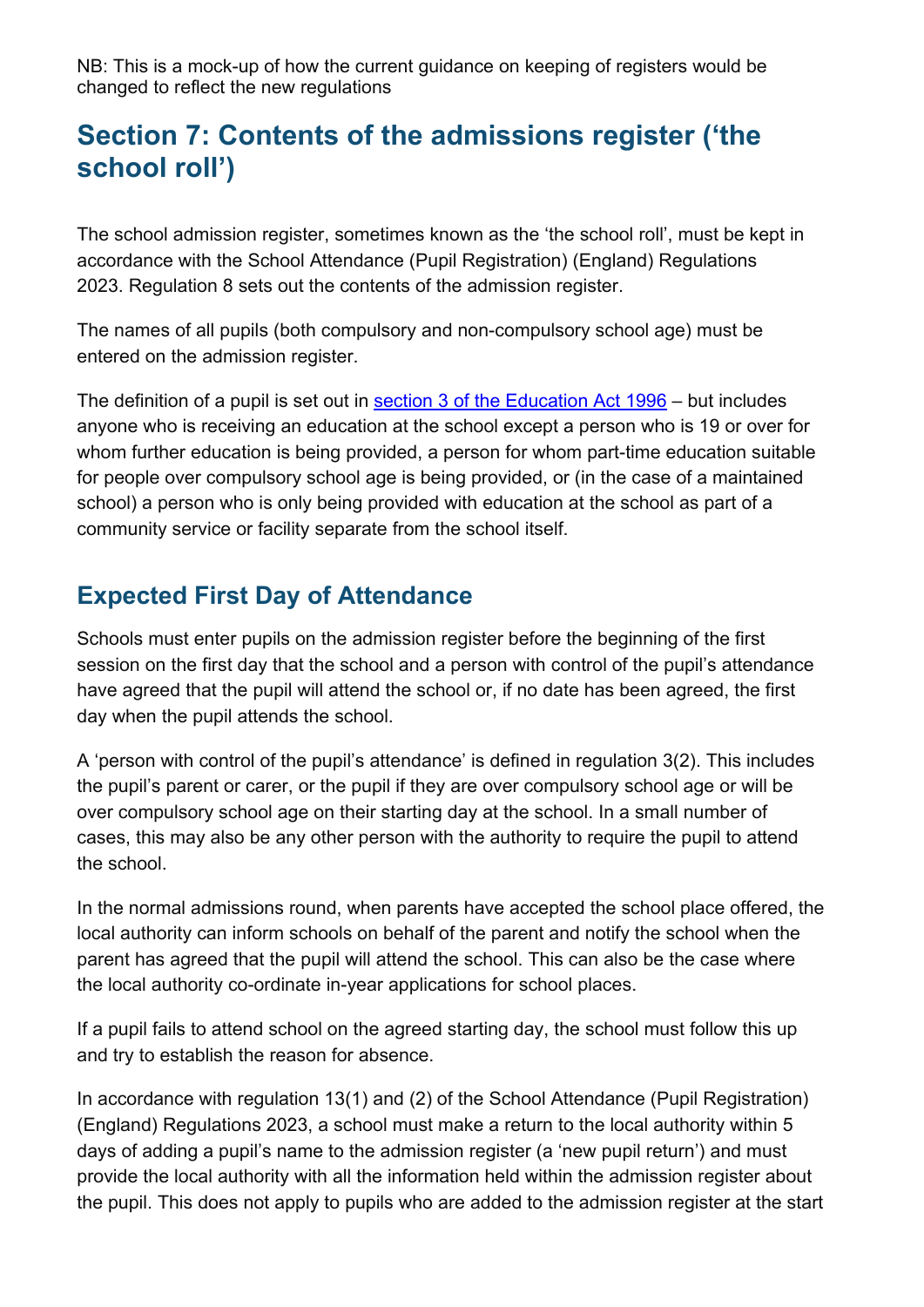of the school's most junior year (for example, pupils who are registered at secondary school at the start of Year 7) unless the local authority requests such information.

# **Pupil Information**

Schools must record personal details of every pupil at the school in the admission register. The register must include the following information for every pupil:

- full name
- name used at school:
- sex;
- address:
- the full name and address of each of the pupil's parents;
- which of the pupil's parents, if any, the pupil normally lives with and at least one telephone number by which each such parent can be contacted in an emergency. The department's advice is that where reasonably practicable, schools should hold an emergency contact number for more than one person for each pupil;
- day, month and year of birth;
- day, month and year of the pupil's starting day at the school;
- name and address of the last school the pupil attended, if any.

Where the school has boarding pupils, the admission register must state whether each pupil of compulsory school age is a boarder or a day pupil.

# **Pupils with a new address and/or school**

Where a parent of a pupil informs the school that the pupil will live at another address, whether in addition to or instead of the address at which the pupil currently lives, the school must ensure that the admission register contains:

- the address:
- the full name of each parent the pupil will normally live with;
- the date when the pupil will start normally living there.

Where a school is aware that the pupil is or will be attending another school, the school must ensure that the admission register contains:

- the name of the other school:
- the date when the pupil began or will begin attending that school.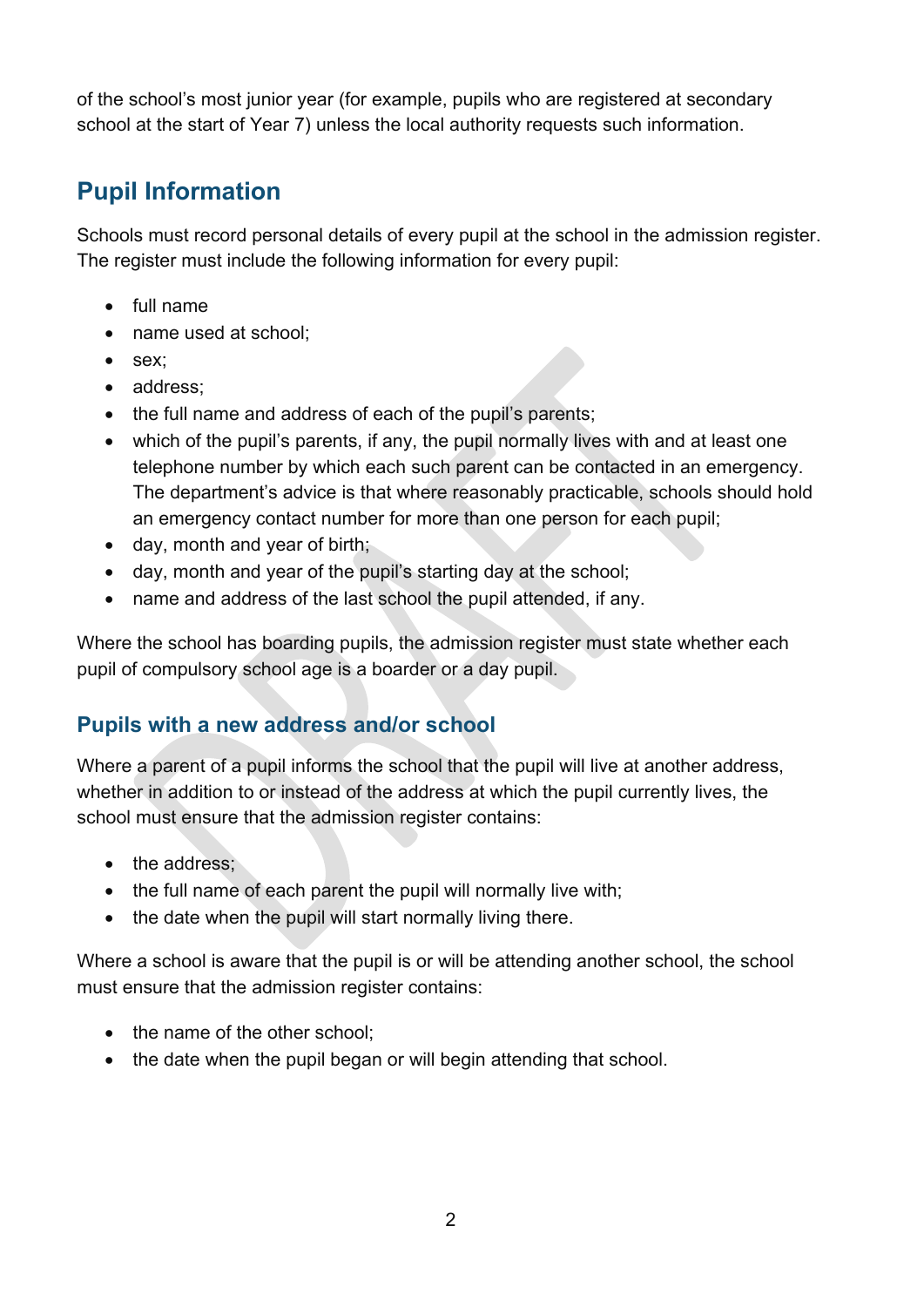# **Maintaining the Admission Register**

It is vital that the admission register is kept up to date. Schools should encourage parents to inform them of any changes whenever they occur and must ensure the admission register is amended as soon as possible.

# **Deletion of names from Admission Register**

A pupil's name can only be deleted from the admission register for a reason set out in regulation 9 of the School Attendance (Pupil Registration) (England) Regulations 2023. A pupil's name must not be removed for any other reason and doing so would constitute offrolling.

In accordance with regulation 13(3) and (4) of the School Attendance (Pupil Registration) (England) Regulations 2023, a school must make a return to the local authority when a pupil's name is deleted from the admission register (a 'deletion return'). This does not apply where the pupil's name is deleted at the end of the school year when they are in the school's most senior class (for example, pupils who leave primary school at the end of Year 6), unless the local authority requests such information.

Where a school notifies the local authority that a pupil's name is deleted from the admission register, as set out in regulation 13(3), the school must provide the local authority with the following information about the pupil:

- full name;
- address:
- the full name and address of any parent the pupil normally lives with;
- at least one emergency telephone number of any parent the pupil normally lives with;
- if applicable, the full name and address of the parent who the pupil is going to live with, and the date the pupil will start living there;
- if applicable, the name of the pupil's other school and when the pupil began or will begin to attend the school;
- the reason set out in regulation 9 under which the pupil's name has been deleted from the admission register.

# **Deleting the name of a pupil of compulsory school age**

The only reasons where a pupil's name shall be deleted are:

#### **Ground A - a pupil has been registered at another school - regulation 9(1)(a)**

Where a pupil has been registered at another school, unless:

• a school attendance order naming the school is in force in relation to the pupil;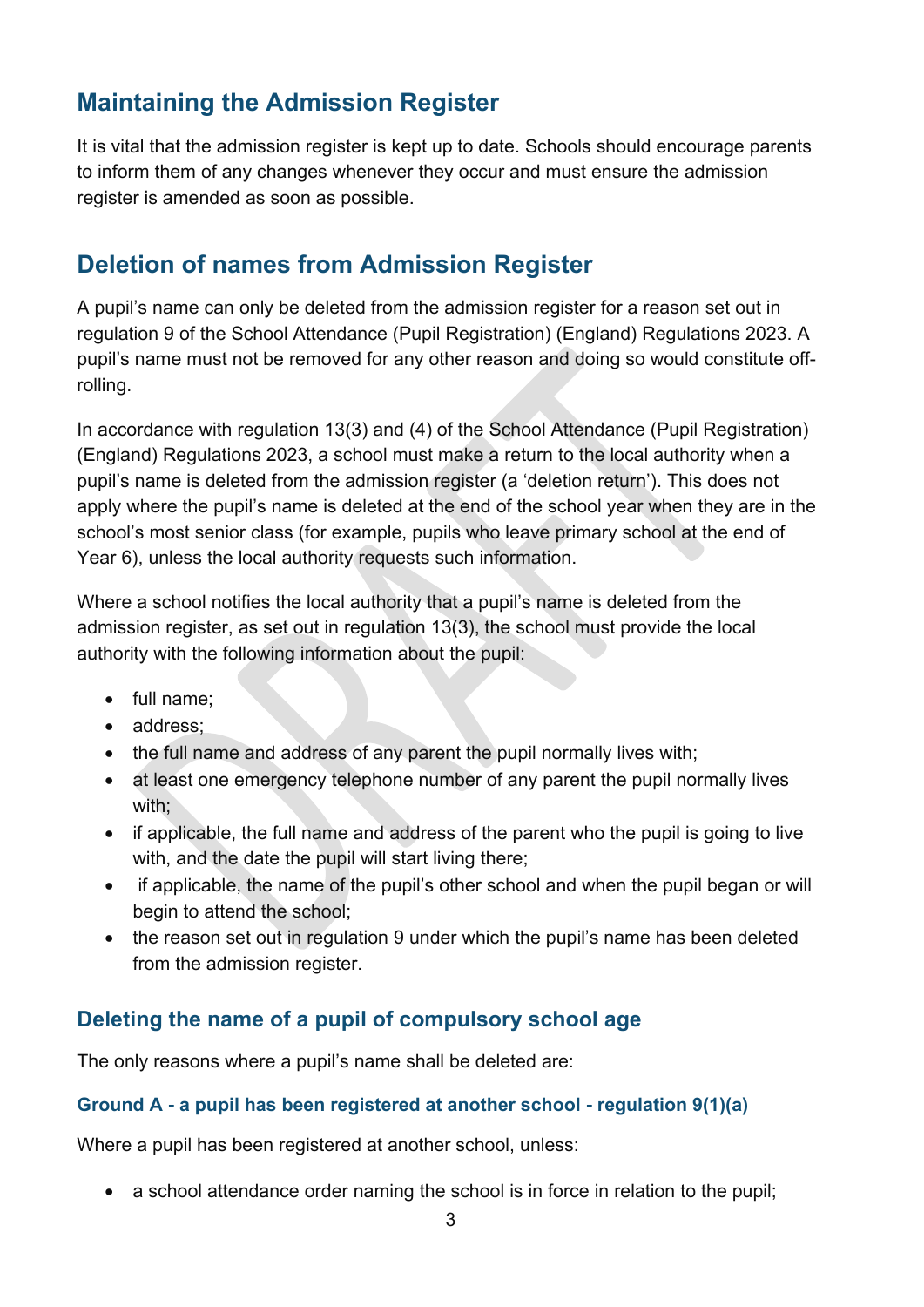- the pupil is a mobile child and the school is their main school (see further details below); or
- the school has agreed with a person with control of the pupil's attendance at the other school that the pupil should be a registered pupil at more than one school.

## Transfer between schools

Where a pupil is transferring to another school, the original school must delete a pupil's name from the admission register on the first day they are entered on the admission register of the new school. The new school must enter the pupil's name on the admission register on the first day that it has agreed the pupil will attend the school. For example, if a pupil is due to leave school A on 28 March and start at school B on 29 March they would added to the admission register of School B and deleted from that of School A on 29 March.

# **School A will:**

- record the pupil's attendance and absence up to and including the 28 March;
- delete the pupil's name from the admission register on 29 March;
- transfer the appropriate pupil information via the [S2S system.](https://www.gov.uk/guidance/school-to-school-service-how-to-transfer-information)

# **School B will:**

- enter the pupil's name on the admission register on 29 March;
- record the pupil's attendance and absence from 29 March;
- follow up any unexpected absence on or after the 29 March; and
- request the transfer of the pupil information.

There are a small number of exceptions, these are:

# School Attendance Order (SAO)

If a school attendance order is in place for the pupil, and the name of the school has been replaced by the relevant local authority with that of another school, their name can be deleted from the admission register under the reason for deletion at ground E (regulation 9(1)(e)) but not under ground A.

# Mobile child

Where a child of compulsory school age has no fixed abode because their parent's trade or business requires the parent to travel from place to place, they can temporarily attend another school without the need for their main school to remove their name.

'Main school' in this context means the school that, during the last 18 months, the child has attended during periods when their parent was not travelling in the course of their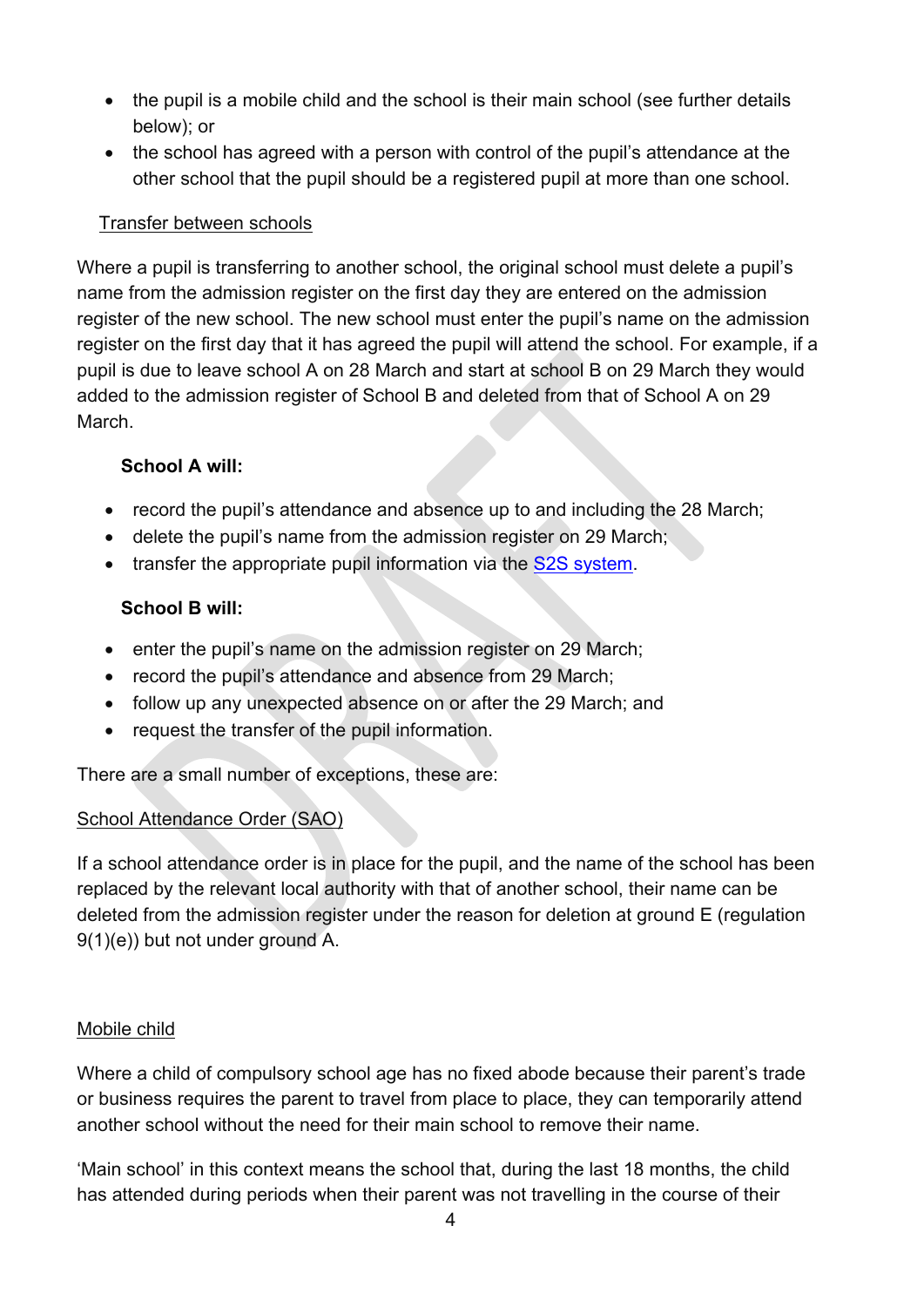trade or business, or, if there is more than one school, the school that most recently fulfils those criteria.

#### Dual registration

In circumstances, where it has been agreed (between the first school and a person with control of the pupil's attendance at another school) that the pupil will be registered at more than one school, the pupil's name will remain on the admission register. The main examples of dual registration are pupils who are attending another school on a temporary basis, such as a pupil referral unit, a hospital school or a special school.

# **Ground B - a pupil has not continued at the school following completion of nursery regulation 9(1)b)**

Where a pupil has been admitted to the school to receive nursery education and on completing such education the school does not have reasonable grounds to believe the pupil will attend the school again.

## **Ground C – a pupil is also registered at one or more other schools and the other schools have agreed the deletion - regulation 9(1)(c)**

Where a pupil is registered at one or more other schools, and:

- the school does not have reasonable grounds to believe that the pupil will attend the school again;
- each other school where the pupil is registered has given consent to the deletion; and
- none of the following apply:
	- $\circ$  a school attendance order naming the school is in force in relation to the pupil, and
	- o the pupil is a mobile child and the school is their main school.

#### **Ground D – a pupil is also registered at one or more other schools and the pupil's parent has told the school that they will no longer attend the school – regulation 9(1)(d)**

Where a pupil is registered at one or more other schools, and:

- the pupil's parent has informed the school in writing that the pupil will not attend the school again, and
- none of the following apply:
	- $\circ$  a school attendance order naming the school is in force in relation to the pupil, and
	- $\circ$  the pupil is a mobile child and the school is their main school.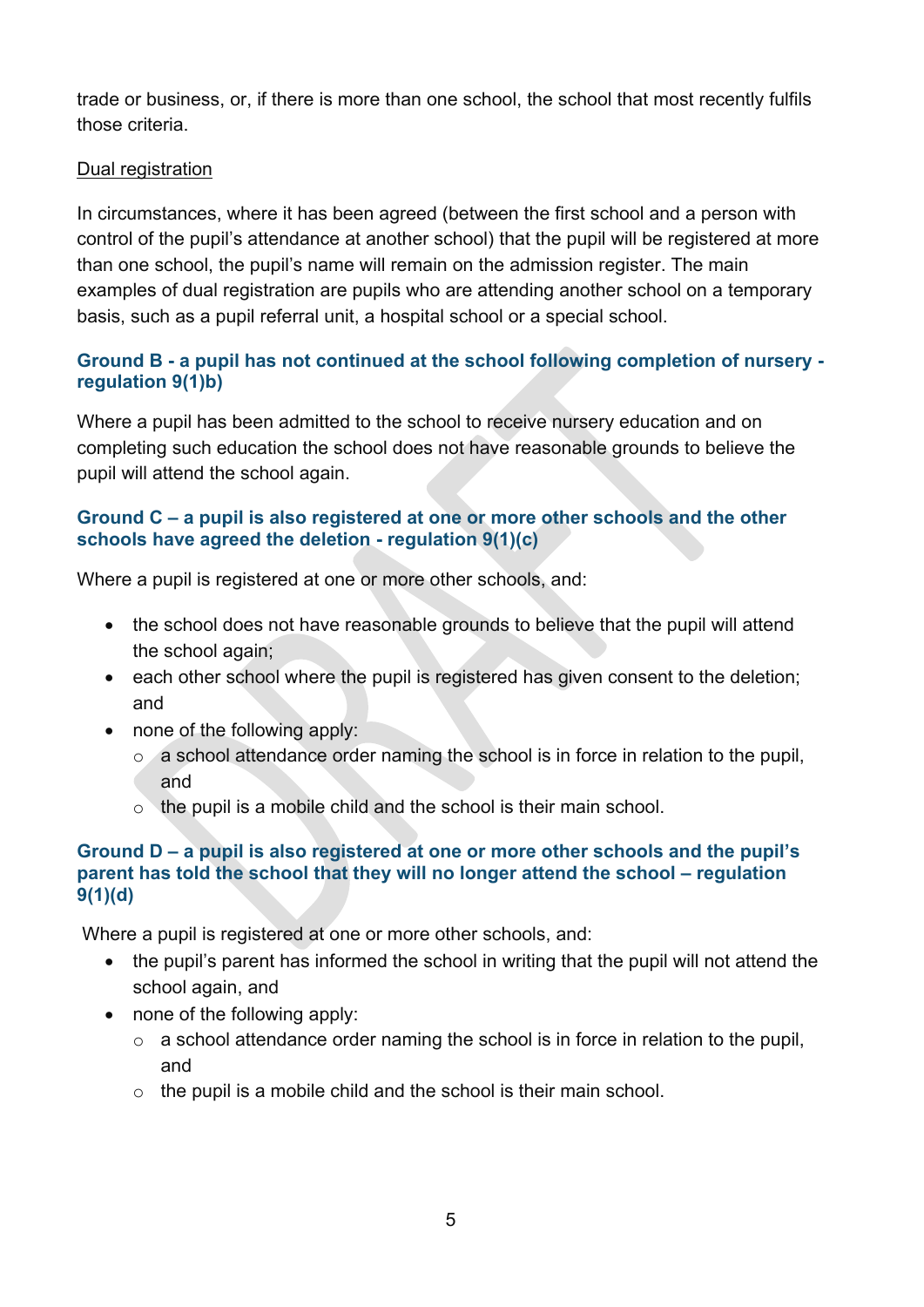#### **Ground E - a pupil has a School Attendance Order which has been changed to name another school- regulation 9(1)(e)**

Where the pupil is registered at the school as a result of a school attendance order, but another school has now been named on that order.

#### **Ground F - a pupil has a School Attendance Order which has been revoked regulation 9(1)(f)**

Where the pupil is registered at the school as a result of a school attendance order, but the order is revoked because arrangements have been made for the child to receive suitable full-time education for their age, ability and aptitude and special educational needs somewhere other than at a school.

Where a school attendance order remains in force, the pupil's name must not be deleted for other reasons until the order is revoked or the name of the school amended. This includes a request to electively home educate. If a parent has had their child registered at the school to comply with an order but the pupil does not attend, the school should discuss the case with the local authority and where appropriate take steps to secure the regular attendance of the child as they would with any other case of non-attendance.

#### **Ground G - the parent of a pupil has notified the school in writing that the pupil will be leaving the school to be educated otherwise than at a school - regulation 9(1)(g)**

Where the pupil's parent has informed the school in writing that the pupil will no longer attend the school after a certain day and will receive education otherwise than at a school and that day has passed, and there is no school attendance order naming the school in force in relation to the pupil.

#### School Attendance Order

If a SAO has been revoked because arrangements have been made for the child to receive suitable full-time education for their age, ability and aptitude somewhere other than at a school, the pupil's name can be deleted from the admission register under the reason for deletion at regulation 9(1)(f).

#### **Ground H - a pupil no longer normally lives a reasonable distance from the school regulation 9(1)(h)**

Where a pupil no longer normally lives a reasonable distance from the school, the school does not have reasonable grounds to believe the pupil will attend the school again, and the pupil is not a boarder at the school.

In circumstances where parents are withdrawing their child but are unable to say how their child will continue with their education, for example, the family are relocating but have not been able to secure a place at a new school in advance, once the pupil has completed their final day at school and moved out of the area, the school must delete the pupil's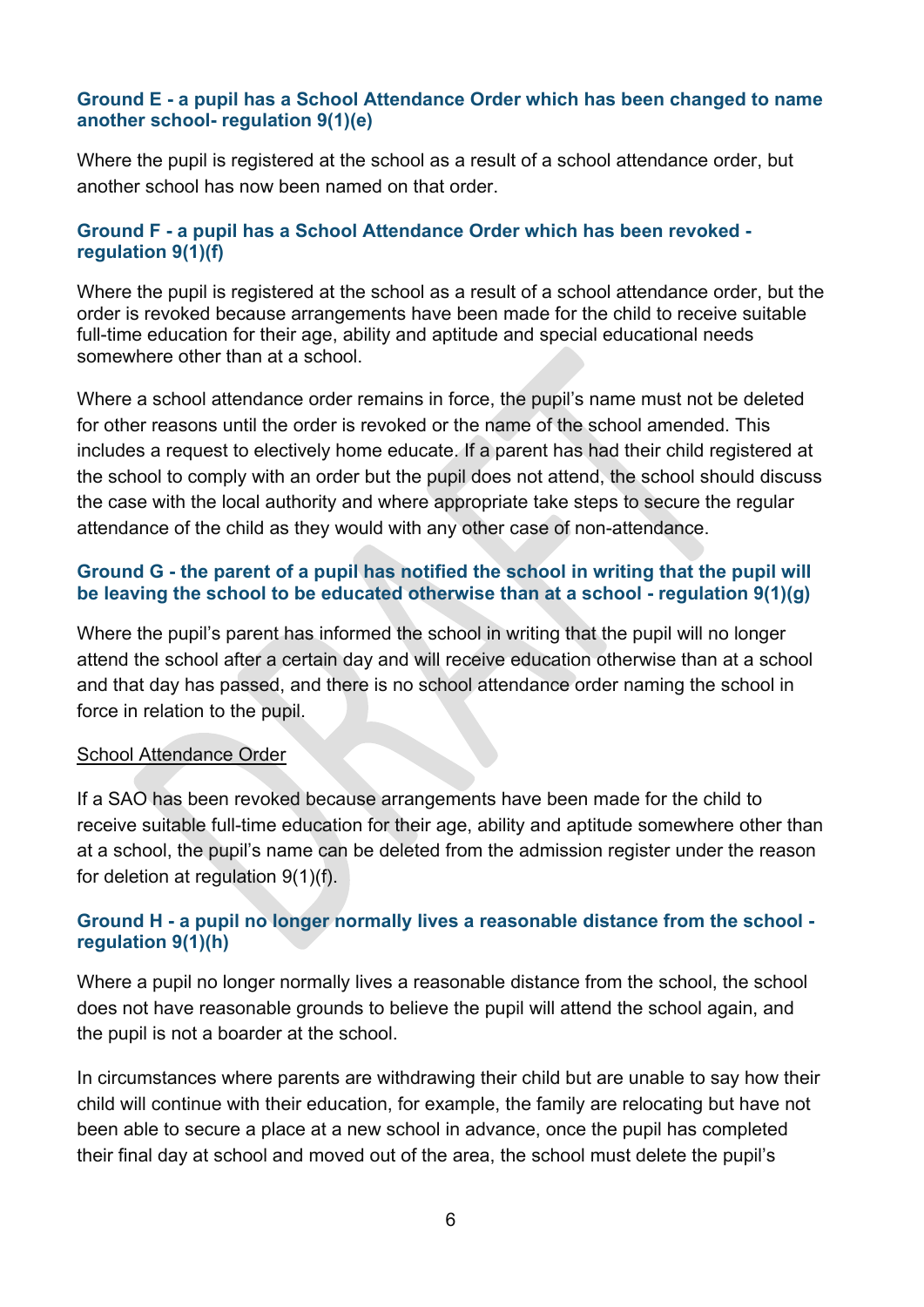name from the admission register and the pupil's information should then be transferred to the Lost Pupil Database via the [S2S system.](https://www.gov.uk/guidance/school-to-school-service-how-to-transfer-information)

# **Ground I - a pupil has not returned following a leave of absence - regulation 9(1)(i)**

Where a pupil has been granted a leave of absence and:

- the pupil has not attended school within the ten school days immediately after the end of the period granted,
- the school does not have reasonable grounds to believe that the pupil is unable to attend because of sickness or an unavoidable cause; and
- the school and the local authority have jointly made reasonable efforts to find out the pupil's location and circumstances, but:
	- o they have not succeeded, or
	- o they have succeeded but have no reasonable grounds to believe that the pupil will attend the school again.

DfE's guidance on [Children Missing Education](https://www.gov.uk/government/publications/children-missing-education) sets out the expectations for schools and local authorities in respect of making reasonable enquiries.

# **Ground J - a pupil has been continually absent from school for 20 school days regulation 9(1)(j)**

Where a pupil has been continuously absent from the school for a period of 20 school days or more and:

- none of the circumstances for attending or absent (under regulation 10(2)(a) or (b)(i) to (x)) apply (i.e. the pupil has been absent for other unknown circumstances'),
- the school does not have reasonable grounds to believe that the pupil is unable to attend because of sickness or an unavoidable cause; and
- the school and the local authority have jointly made reasonable efforts to find out the pupil's location, but:
	- o they have not succeeded, or
	- o they have succeeded but have no reasonable grounds to believe that the pupil will attend the school again.

DfE's guidance on Children Missing Education sets out the expectations for schools and local authorities in respect of making reasonable enquiries.

# **Ground K - a pupil is subject to a sentence of detention - regulation 9(1)(k)**

Where a pupil is found guilty of a crime and sentenced to a period of detention, before the pupil's name can be deleted from the admission register the school must have reasonable grounds to believe the pupil will not return to the school once they are released.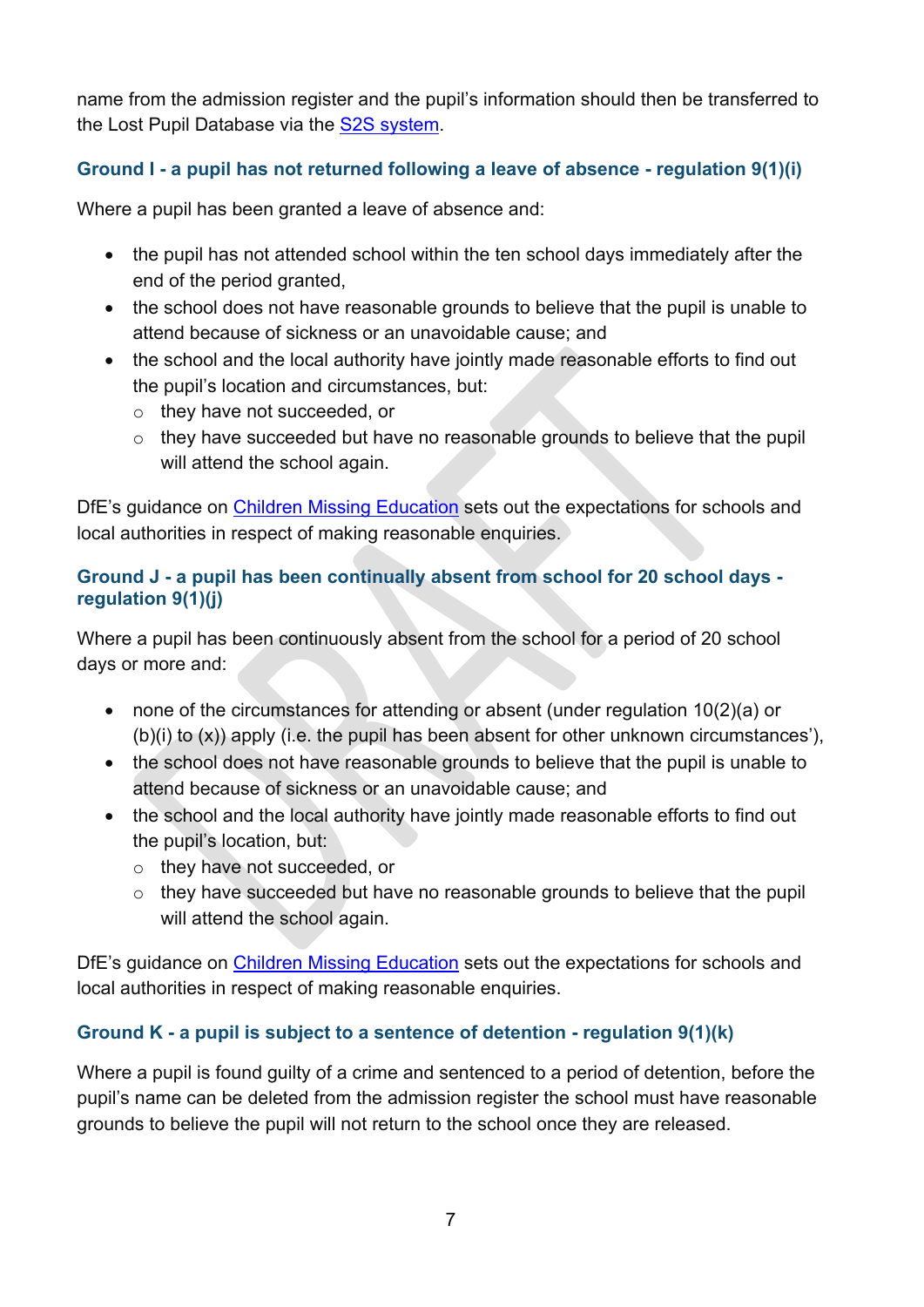## **Ground L - a pupil has died - regulation 9(1)(l)**

Where a pupil has died.

A pupil's name should only be deleted from the admission register when the school is informed of the death. This would normally come from the pupil's parent but it is possible that notification comes from another source, such as relatives or the police.

Once the school receives the information, it is particularly important to delete the pupil's name as quickly as possible to prevent inadvertent and unnecessary contact with the family about the child.

#### **Ground M - pupil will cease to be of compulsory school age and will not continue into the sixth form - regulation 9(1)(m)**

Where a pupil will no longer be of compulsory school age by the next time the school meets, and:

- the school does not have reasonable grounds to believe the pupil will attend the school again; or
- the pupil does not meet the academic entry requirements to be transferred to the school's sixth form.

#### Compulsory school age

A pupil ceases to be of compulsory school age on the last Friday in June of the school year in which they reach the age of 16.

#### **Ground N - a pupil is a boarder at a maintained school or academy and their boarding fees have not been paid - regulation 9(1)(n)**

Where a pupil is a boarder at the school and:

- the school is maintained by a local authority or is an academy;
- charges for the pupil's board and lodgings are payable by the pupil's parent; and
- those charges remain unpaid by the pupil's parent at the end of the school term to which they relate.

#### **Ground O** - **a pupil has ceased to be a pupil at an independent school or nonmaintained special school - regulation 9(1)(o)**

Where a pupil has ceased to be a pupil at the school and the school is not maintained by a local authority or an academy,.

#### **Ground P - a pupil has been permanently excluded from the school - regulation 9(1)(p)**

Where a pupil has been permanently excluded from the school.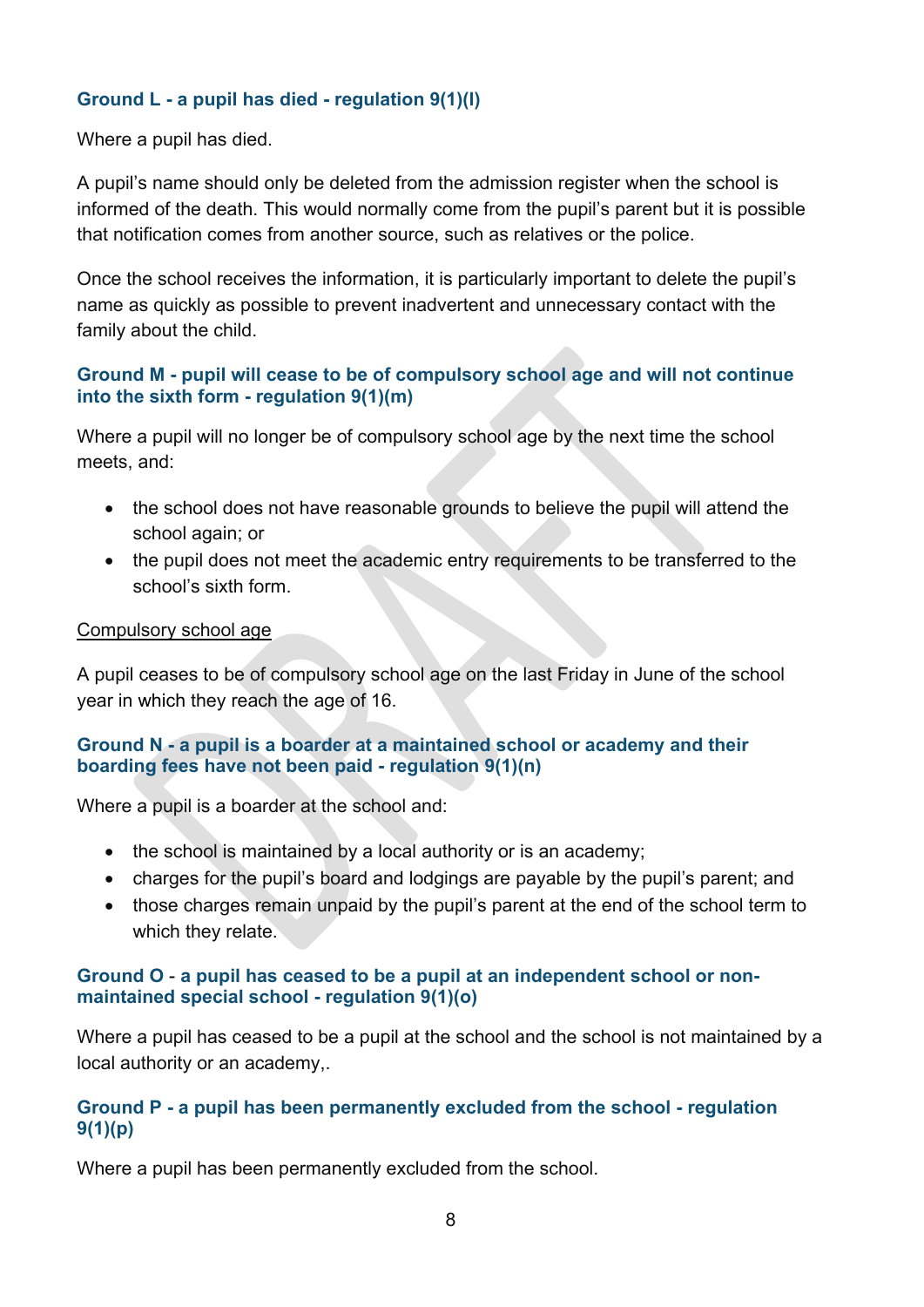A pupil's name cannot be deleted from the admission register until the outcome of any consideration of reinstatement and independent review (in the case of a maintained school, pupil referral unit, or academy) or appeal (in the case of a city technology college or city college for the technology of the arts) is known.

## **Ground Q - a pupil's name has been entered in the admission register in error – regulation 9(1)(q)**

Where a pupil's name has been entered in the admission register in error. This is when the pupil's name was entered in a circumstance that Regulation 8 does not permit and therefore should not have been entered.

# **Deleting the name of a pupil of compulsory school age for whom the local authority maintains a relevant plan**

# *Regulation 9(2)*

Where a pupil has an education health and care plan, a child in need plan, and/or a child protection plan the school must ensure that the pupil's name is not deleted from the school's admission register unless:

- a ground for deletion under regulation  $9(1)(e)$ ,  $(f)$ ,  $(f)$ ,  $(p)$  or  $(q)$  applies,
- the local authority who maintains the relevant plan has given their consent to the deletion, or
- the local authority who maintains the relevant plan has refused their consent, but the Secretary of State has directed that the pupil's name be deleted.

The LA will be expected to not withhold consent unnecessarily, nor delay for an unreasonable period.

# **Deleting the name of a pupil not of compulsory school age**

The only reasons where the name of a pupil not of compulsory school age shall be deleted are:

#### **Ground A - a pupil who is not a boarder will not attend the school again - regulation 9(3)(a)**

Where a pupil is not a boarder, and the school does not have reasonable grounds to believe the pupil will attend the school again.

#### **Ground B – a pupil who is a boarder and has ceased to be a pupil at the school regulation 9(3)(b)**

Where a pupil is a boarder and has ceased to be a pupil at the school.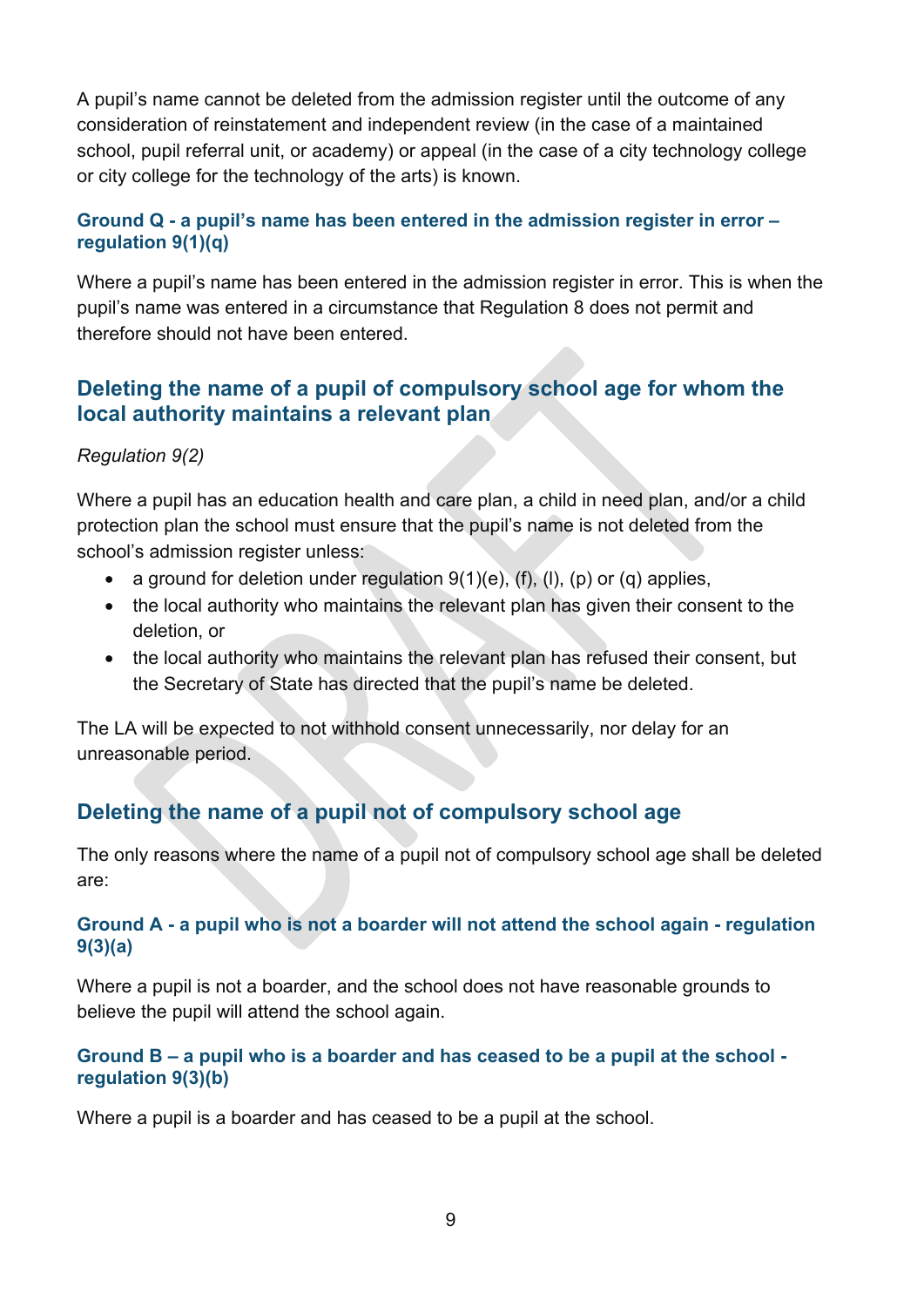#### **Ground C - a pupil has been continually absent from school for 20 school days regulation 9(3)(c)**

Where a pupil has been continuously absent from the school for a period of 20 school days or more and:

- the pupil did not have leave of absence during the period;
- the school does not have reasonable grounds to believe that the pupil is unable to attend because of sickness or an unavoidable cause; and
- the school has made reasonable efforts to find out the pupil's location and circumstances but:
	- o has not succeeded, or
	- o has succeeded and has no reasonable grounds to believe the pupil will attend the school again.

## **Ground D - a pupil has died - regulation 9(3)(d)**

Where a pupil has died.

A pupil's name should only be deleted from the admission register when the school is informed of the death. This would normally come from the pupil's parent but it is possible that notification comes from another source, such as relatives or the police.

Once the school receives the information, it is particularly important to delete the pupil's name as quickly as possible to prevent inadvertent and unnecessary contact with the family about the child.

## **Ground E - a pupil has been permanently excluded from the school - regulation 9(3)(e)**

Where a pupil has been permanently excluded from the school.

A pupil's name cannot be deleted from the admission register until the outcome of any consideration of reinstatement and independent review (in the case of a maintained school, pupil referral unit, or academy) or appeal (in the case of a city technology college or city college for the technology of the arts) is known.

#### **Ground F - a pupil's name has been entered in the admission register in error – regulation 9(3)(f)**

Where a pupil's name has been entered in the admission register in error. This is when the pupil's name was entered in a circumstance that Regulation 8 does not permit and therefore should not have been entered.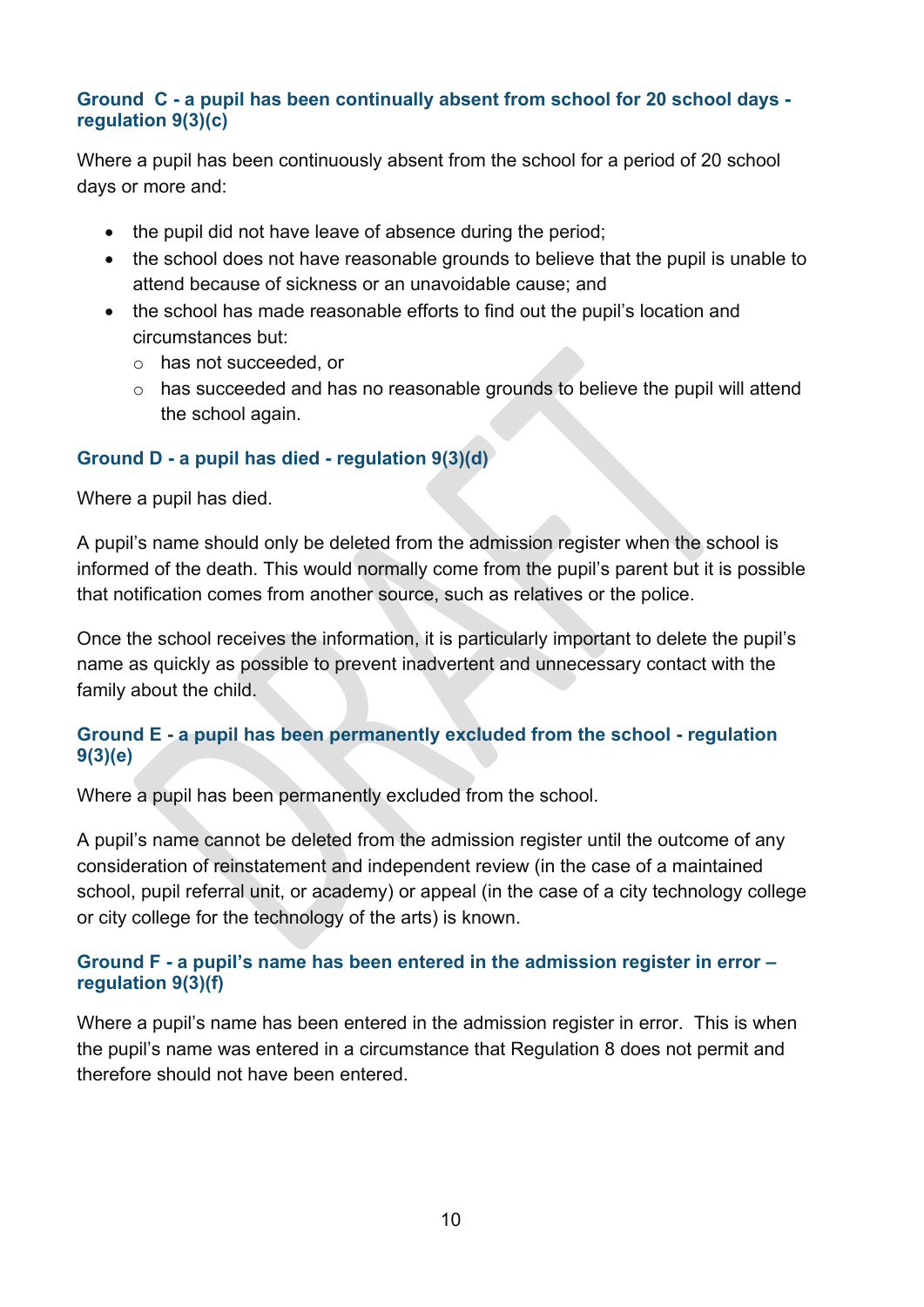# **Section 8: Contents of the attendance register**

All schools, except those where all the pupils are boarders, must keep an attendance register in accordance with the School Attendance (Pupil Registration) (England) Regulations 2023. Regulation 10 sets out the contents of the attendance register.

Schools must take the attendance register at the beginning of each morning session and once during each afternoon session. On each occasion they must record whether every pupil (with the exception of a pupil who is a boarder) is:

- Attending:
	- o the school
	- o another school at which the pupil is a registered pupil,
	- o any other place for an approved educational activity, or
	- o any other place for relevant remote education, or
- Absent:
	- o with leave,
	- o on a day exclusively set apart for religious observance,
	- o because of sickness (or illness),
	- o unable to attend because of an unavoidable cause,
	- o unable to attend as excluded from the school (or suspended),
	- o unable to attend because the school is not within walking distance of the pupil's home and the local authority have not made suitable arrangements for: the pupil's transport to and from the school; boarding accommodation for the pupil at or near the school; or enabling the pupil to become a registered pupil at a school nearer the pupil's home,
	- o unable to attend because the school is not within walking distance of the pupil's home and transport to and from school that is normally provided for the pupil by the school or local authority is not available,
	- o unable to attend because part of the school premises is unavoidably out of use,
	- o unable to attend because of widespread disruption to travel caused by a local, national or international emergency,
	- o unable to attend because the pupil's travel to or attendance at school would be: contrary to guidance relating to the incidence or transmission of infection or disease published by the Department for Health and Social Care (or equivalent authority in Scotland, Wales or Northern Ireland), or prohibited by any legislation relating to the incidence or transmission of infection or disease, or
	- $\circ$  in other or unknow circumstances.

More detail and explanation of each of these circumstances is given below under 'Attendance and Absence Codes'.

Schools must record the nature of the activity where a pupil is attending somewhere outside the school for an approved educational activity or relevant remote education.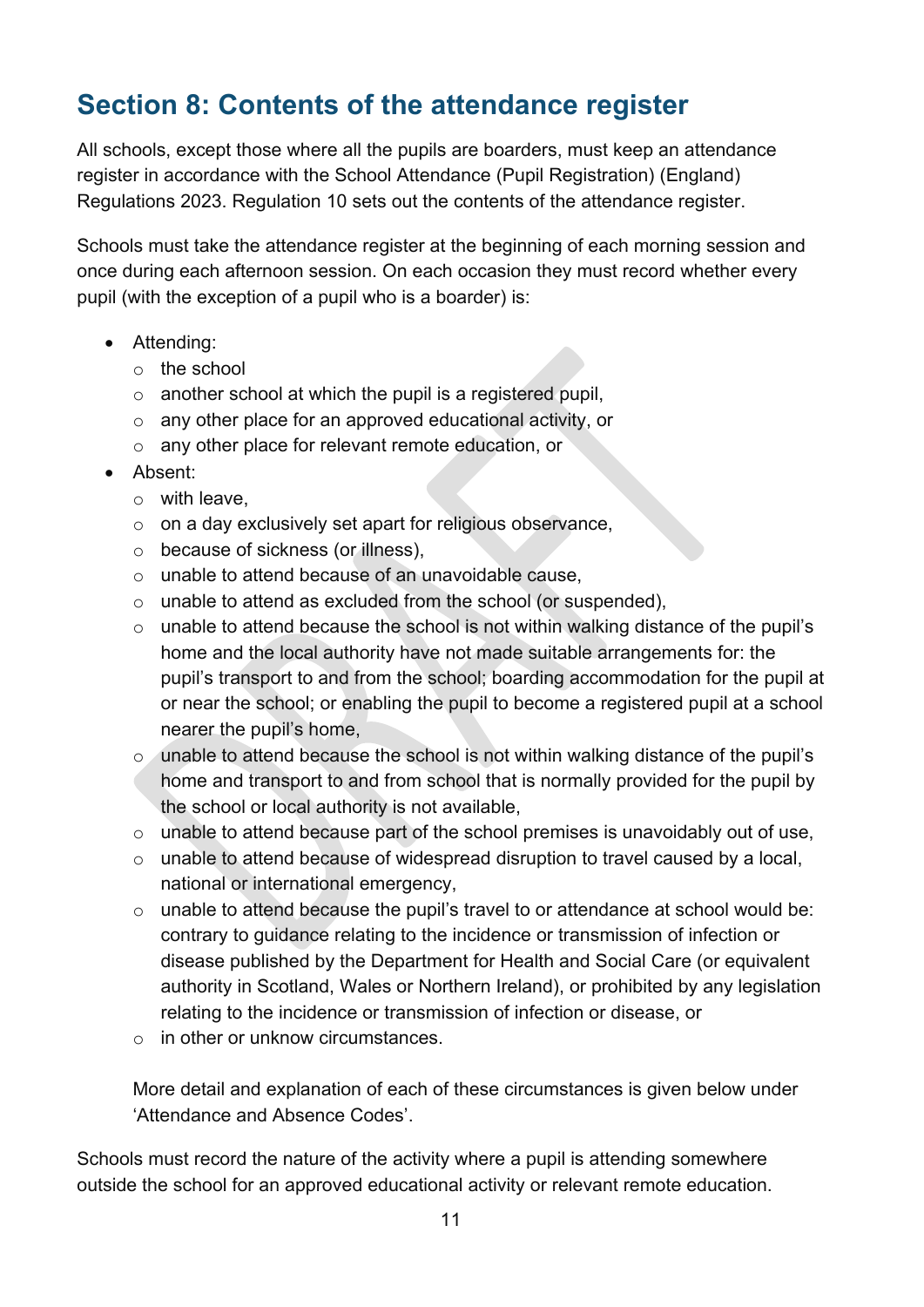Schools cannot delete a pupil's name from the attendance register unless they have a reason (as set out in regulation 9 of the School Attendance (Pupil Registration) (England) Regulations 2023), to delete the pupil's name from the admission register; the pupil's name must be deleted from both registers at the same time.

# **Attendance and Absence Codes**

The national codes enable schools to record and monitor attendance and absence in a consistent way and are used to collect statistics through the School Census system. The data helps schools, local authorities and the government to gain a greater understanding of the level of, and the reason for, absence and the delivery of education.

# **Attending the school - regulation 10(2)(a)(i)**

## **Code / \: Present in school / = am \ = pm**

If a pupil were to leave the school premises after registration, they will still be counted as attending for statistical purposes.

## **Code L: Late arrival before the register is closed**

Schools should actively discourage late arrival and be alert to patterns of late arrival. All schools are expected to set out in their attendance policy the length of time the register will be open, after which a pupil will be marked as absent. This should be the same for every session and depending on the structure of the school day not longer than either 30 minutes after the session begins, or the length of the form time or first lesson in which registration takes place. A pupil arriving after the register has closed should be recorded as absent using code U, or another absence code that it is more appropriate.

# **Attending another school at which the pupil is registered - regulation 10(2)(a)(ii)**

#### **Code D: Dual registered at another school**

The law allows for a pupil to be registered at more than one school. This code is used to indicate that, the pupil was not expected to attend the school in question because they were scheduled to attend the other school at which they are registered. The main examples of dual registration are pupils who are attending a pupil referral unit, a hospital school or a special school on a temporary basis.

Each school should only record the pupil's attendance and absence for those sessions that the pupil is scheduled to attend their school. Schools should ensure that they have in place arrangements whereby all unexpected and unexplained absence are promptly followed up.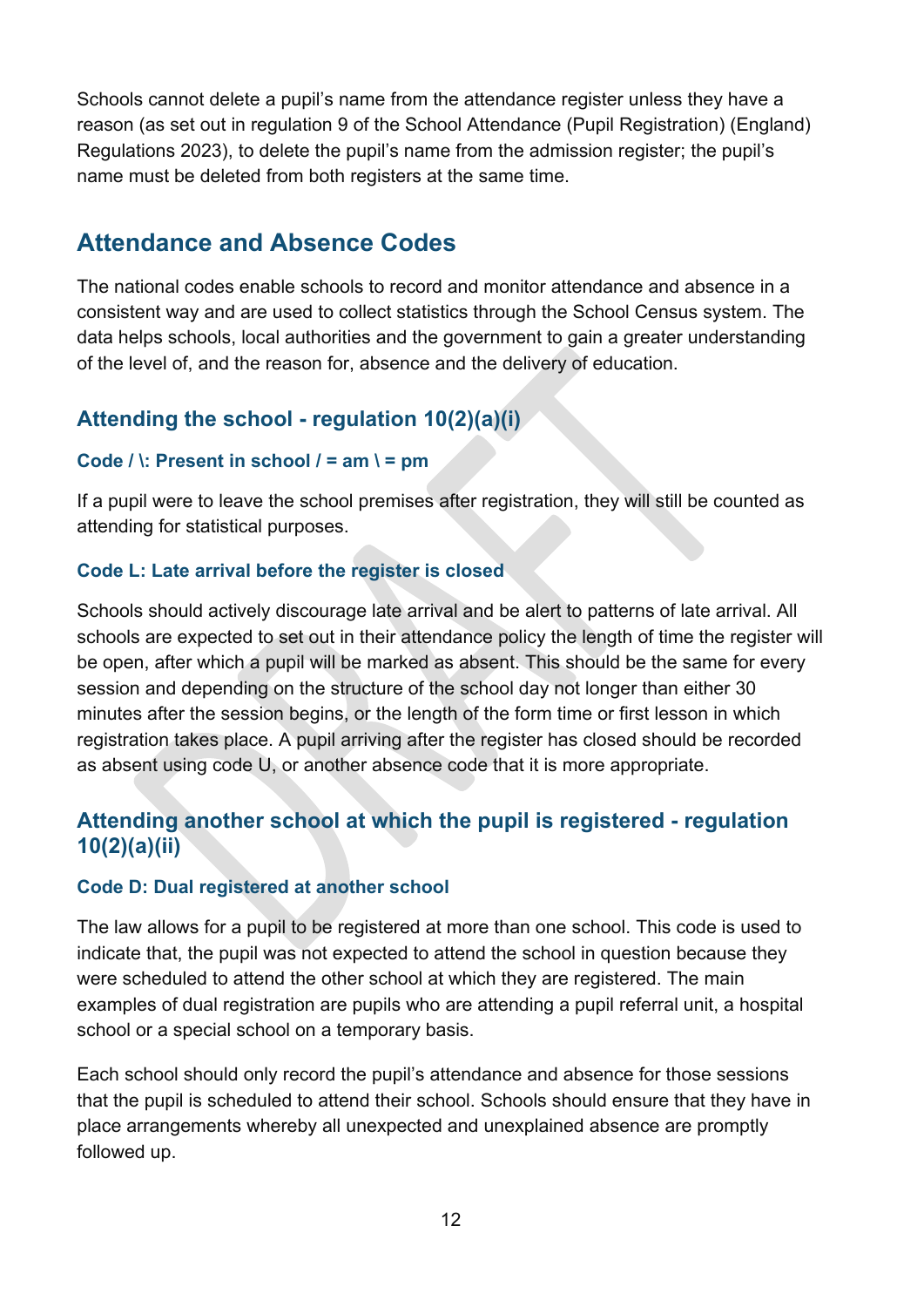# **Attending any other place for an approved educational activity regulation 10(2)(a)(iii), 10(3) and 10(8)**

# **Code B: Off-site educational Activity**

Attending somewhere other than the school (or any other school where the pupil is registered) for an off-site educational activity that has been approved by the school and supervised by someone authorised by and acting under the direction of the school.

Schools must also record the nature of the activity, examples are:

- attending taster days at other schools:
- attending courses at college;
- attending unregistered alternative provision arranged or agreed by the school.

The educational activity must take place during the session for which it is recorded.

Schools have responsibilities for the safeguarding and welfare of pupils educated off-site under their supervision. By using code B, schools are certifying that the education is supervised by someone who is acting under their direction. The school will need to be satisfied that appropriate measures have been taken to safeguard the pupil. Schools should ensure that they have in place arrangements whereby the provider of the educational activity notifies the school of any absences by the pupil. The school should record the pupil's absence using the relevant absence code.

This code must not be used for any unsupervised educational activity e.g., when a pupil is at home doing some schoolwork.

# **Code P: Participating in a supervised sporting activity**

Attending somewhere other than the school (or any other school where the pupil is registered) to take part in a sporting activity that has been approved by the school. If schools have concerns about the appropriateness of an activity, they can seek advice from the sports' national governing body. However, the final decision on approving the activity rests with the school and they should take the effect on the pupil's general education into account.

The sporting activity must take place during the session for which it is recorded.

Approved educational activity must be supervised by a person authorised by and acting under the direction of the school. Schools should ensure that they have in place arrangements whereby the provider of the sporting activity notifies the school of any absence by the pupil. The school should record the pupil's absence using the relevant absence code.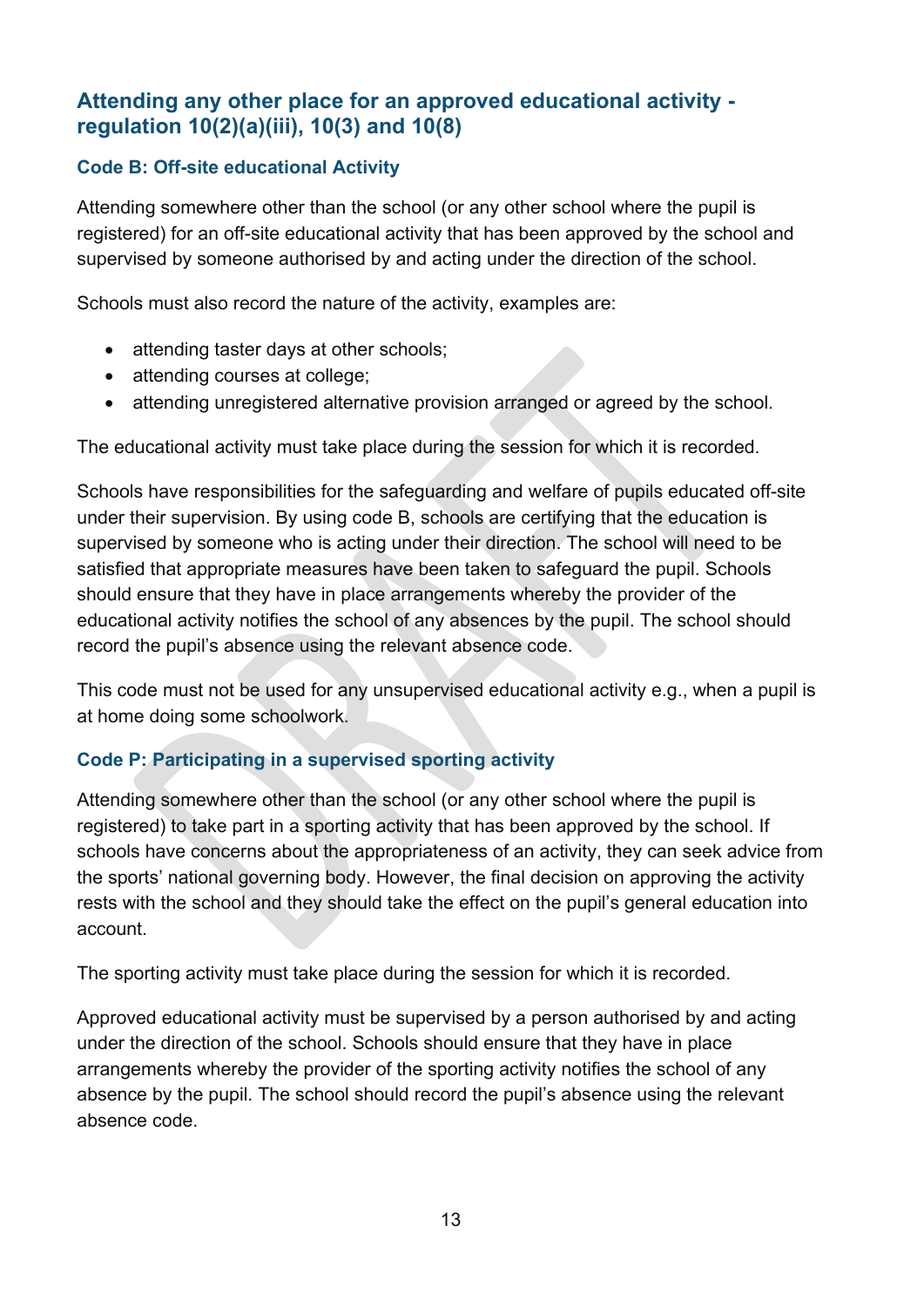## **Code V: Educational visit or trip**

Attending an organised educational visit or trip, including residential trips organised by the school, or a supervised trip of a strictly educational nature arranged by an organisation approved by the school. The educational visit or trip must take place during the session for which it is recorded.

Approved educational activity must be supervised by a person authorised by and acting under the direction of the school. Schools should ensure that they have in place arrangements whereby the organiser of the visit or trip notifies the school of any absence by the pupil. The school should record the pupil's absence using the relevant absence code.

#### **Code W: Work experience**

Attending educational work experience.

Work experience is for pupils in the final 2 years of compulsory school age.

The work experience must take place during the session for which it is recorded.

Approved educational activity must be supervised by a person authorised by and acting under the direction of the school. Schools should ensure that they have in place arrangements whereby the provider of the work experience notifies the school of any absence by the pupil. The school should record the pupil's absence using the relevant absence code.

# **Attending any other place for approved remote education - regulation 10(2)(a)(iv), 10(3) and 10(9)**

#### **Code TBC: Attending approved remote education as unable to attend school due to transport normally provided not being available**

Where remote education is being provided somewhere other than the school (or any other school where the pupil is registered) because the pupil is unable to attend the school as the school is not within walking distance of the pupil's home and the transport to and from the school that is normally provided for the pupil by the school or local authority is not available.

The remote education that the pupil is to receive must be specified by a teacher at the school and must take place during the session for which it is recorded. The nature of the approved remote education must be also recorded.

The school and the parent of the pupil must agree what supervision will be in place while the pupil is receiving remote education.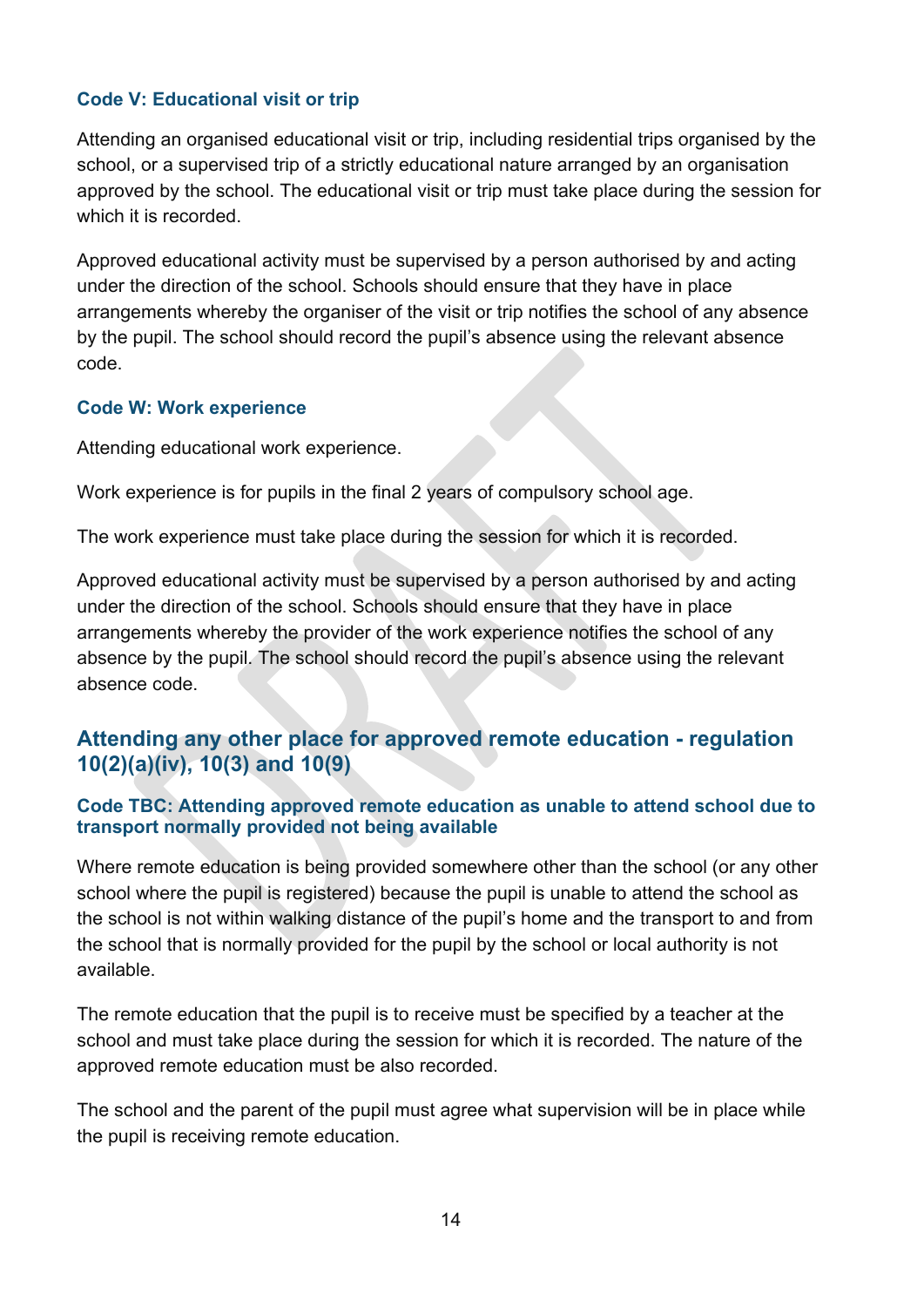#### Walking distance

In relation to a child under the age of 8, means 2 miles, and for a child of 8 or above, means 3 miles. In each case measured by the nearest available safe route.

#### **Code TBC: Attending approved remote education as unable to attend school due to part of the school premises being closed**

Where remote education is being provided somewhere other than the school (or any other school where the pupil is registered) because the pupil is unable to attend the school due to part of the school premises being unavoidably closed and the school has decided that the pupil cannot be accommodated in any other parts of the premises that remain in use.

The remote education that the pupil is to receive must be specified by a teacher at the school and must take place during the session for which it is recorded. The nature of the approved remote education must be also recorded.

The school and the parent of the pupil must agree what supervision will be in place while the pupil is receiving remote education.

#### **Code TBC: Attending approved remote education as unable to attend school due to whole school premises being closed**

Where remote education is being provided somewhere other than the school (or any other school where the pupil is registered) because the pupil is unable to attend the school due to the whole of the school premises being closed. Unplanned school closures should only be in exceptional circumstances.

The remote education that the pupil is to receive must be specified by a teacher at the school and must take place during the session for which it is recorded. The nature of the approved remote education must be also recorded.

The school and the parent of the pupil must agree what supervision will be in place while the pupil is receiving remote education.

#### **Code TBC: Attending approved remote education as unable to attend school due to widespread disruption to travel**

Where remote education is being provided somewhere other than the school (or any other school where the pupil is registered) because the pupil is unable to attend school due to widespread disruption to travel caused by a local, national or international emergency.

The remote education that the pupil is to receive must be specified by a teacher at the school and must take place during the session for which it is recorded. The nature of the approved remote education must be also recorded.

The school and the parent of the pupil must agree what supervision will be in place while the pupil is receiving remote education.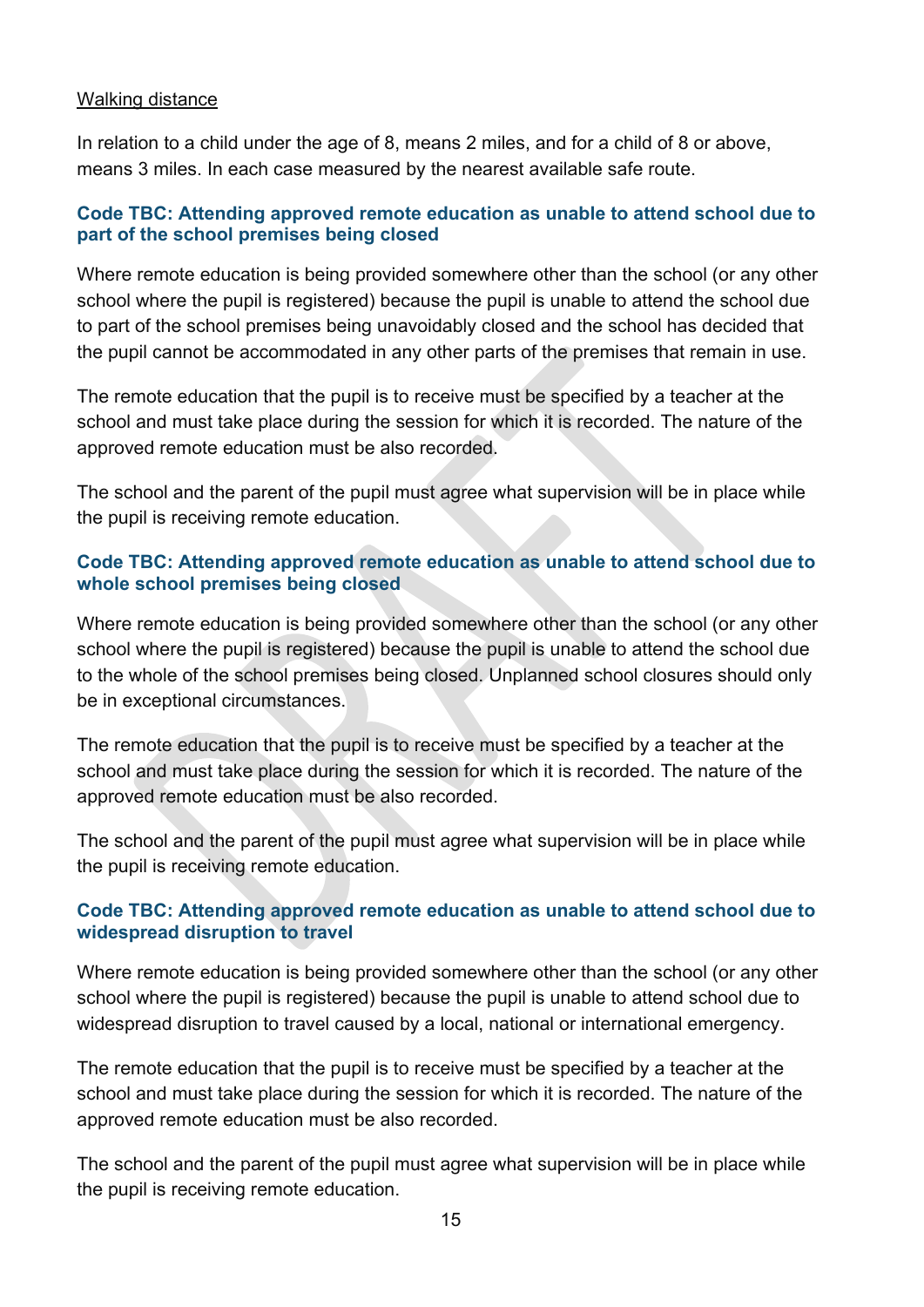**Code TBC: Attending approved remote education as absent in accordance with public health guidance or law where remote education is being provided somewhere other than the school (or any other school where the pupil is registered) because the pupil's travel to or presence at school would be contrary to any public health guidance or legislation relating to the incidence or transmission of infection or disease.**

The guidance must be guidance published by the Department for Health and Social Care or an equivalent public health authority in Scotland, Wales or Northern Ireland.

The remote education that the pupil is to receive must be specified by a teacher at the school and must take place during the session for which it is recorded. The nature of the approved remote education must be also recorded.

The school and the parent of the pupil must agree what supervision will be in place while the pupil is receiving remote education.

# **Authorised Absence from School**

The codes set out below are classified for statistical purposes as authorised absence:

## **Leave of absence**

All schools may grant a leave of absence to parents however schools maintained by a local authority, special schools not maintained by a local authority, any other academy school or alternative provision academy must only do so in line with regulation 11. All schools should use the following codes to record the reason:

# **Code C: Leave of absence for exceptional circumstance**

A leave of absence, under regulation 11(4) must not be granted unless it has been applied for in advance by the parent who the pupil normally lives with and the school believes the absence is justified by exceptional circumstances. Schools must consider each application individually taking into account the specific facts and circumstances and relevant background context behind each request. Where a leave of absence is granted, the school will determine the number of days a pupil can be absent from school. A leave of absence is granted entirely at the school's discretion.

Schools that are not required to follow Regulation 11, should still use this code to record where a leave of absence has been granted that is not covered by another leave of absence code.

Specific leaves of absence may also be granted in exceptional circumstances where:

#### A pupil is subject to a temporary part-time timetable

All pupils of compulsory school age are entitled to a full-time education. In very exceptional circumstances, where it is in a pupil's best interests, there may be a need for a temporary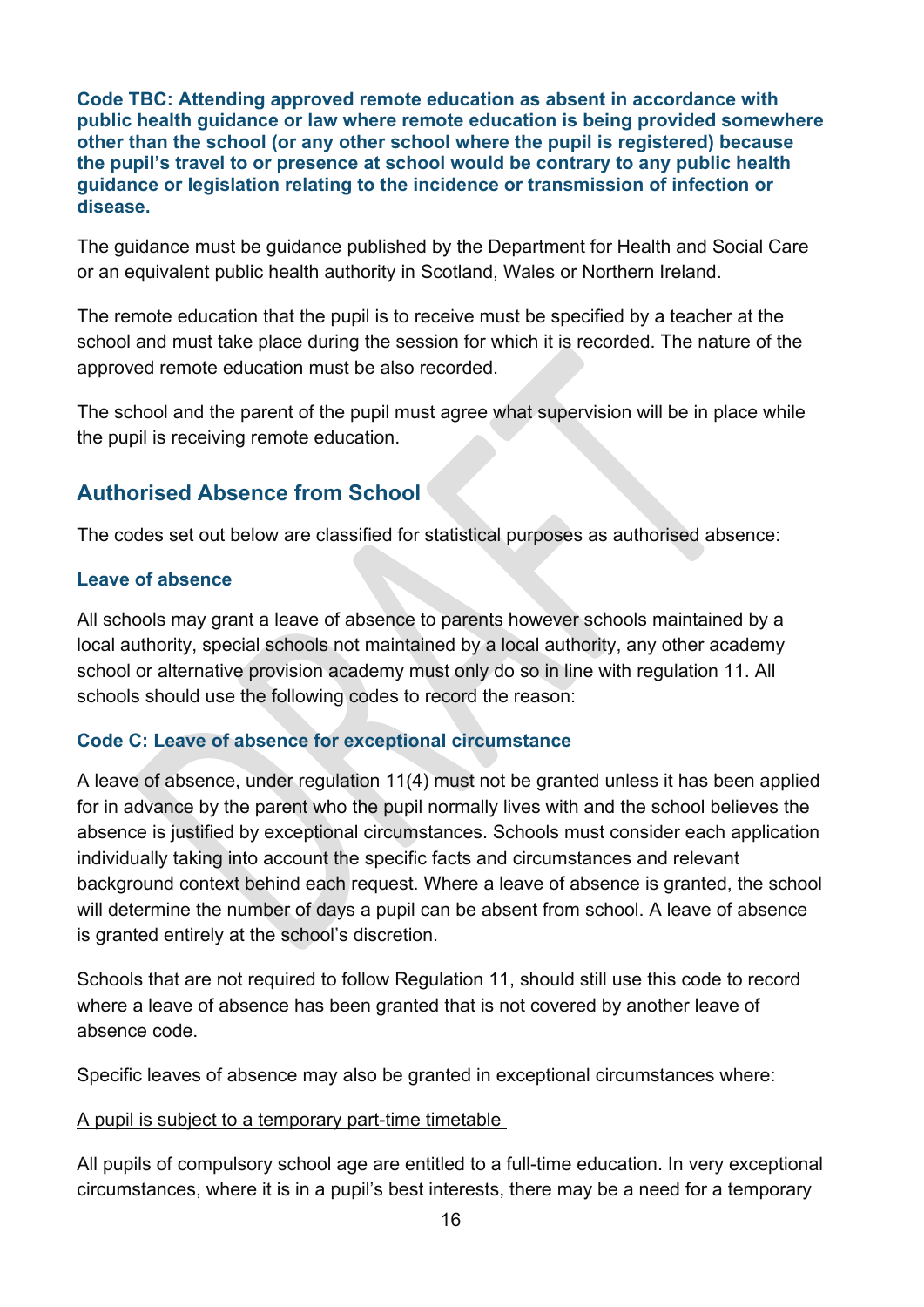part-time timetable to meet their individual needs. For example, where a medical condition prevents a pupil from attending school full-time and a part-time timetable is considered as part of a re-integration package. A part-time timetable should not be used to manage a pupil's behaviour.

A part-time timetable must only be in place for the shortest time necessary and not be treated as a long-term solution. Any pastoral support programme or other agreement should have a time limit by which point the pupil is expected to attend full-time, either at school or alternative provision. There should also be formal arrangements in place for regularly reviewing it with the pupil and their parents. In agreeing to a part-time timetable, a school has agreed to a pupil being absent from school for part of the week or day.

## A pupil is pregnant

Leave for maternity is treated like any other leave of absence. We would expect schools to act reasonably and grant a sufficient period of leave from school, taking into consideration the specific circumstances of each case. Ultimately it is at the school's discretion how much leave to grant.

# **Code H: Leave of absence for the purpose of a family holiday granted by the school**

Parents should plan their holidays around school breaks and avoid seeking permission from schools to take their children out of school during term time unless it is absolutely unavoidable.

An application for leave of absence from a school maintained by a local authority, a special school not maintained by a local authority, any other academy school or alternative provision academy must not be granted unless it is made in advance by a parent the pupil normally lives with and the school is satisfied that there are exceptional circumstances based on the individual facts and circumstance of the case which justify the leave. Where a leave of absence is granted, the school will determine the number of days a pupil can be absent from school. A leave of absence is granted entirely at the school's discretion.

# **Code M: Leave of absence for the purpose of attending a medical or dental appointment**

Schools should encourage parents to make appointments out of school hours. Where this is not possible, they should get the school's agreement in advance and the pupil should only be out of school for the minimum amount of time necessary for the appointment.

If the school is maintained by a local authority, or a special school not maintained by a local authority, or any other academy school or alternative provision academy, leave of absence for a medical appointment may only be given if it has been requested in advance by a parent who the pupil normally lives with and the school thinks it should be granted because of exceptional circumstances.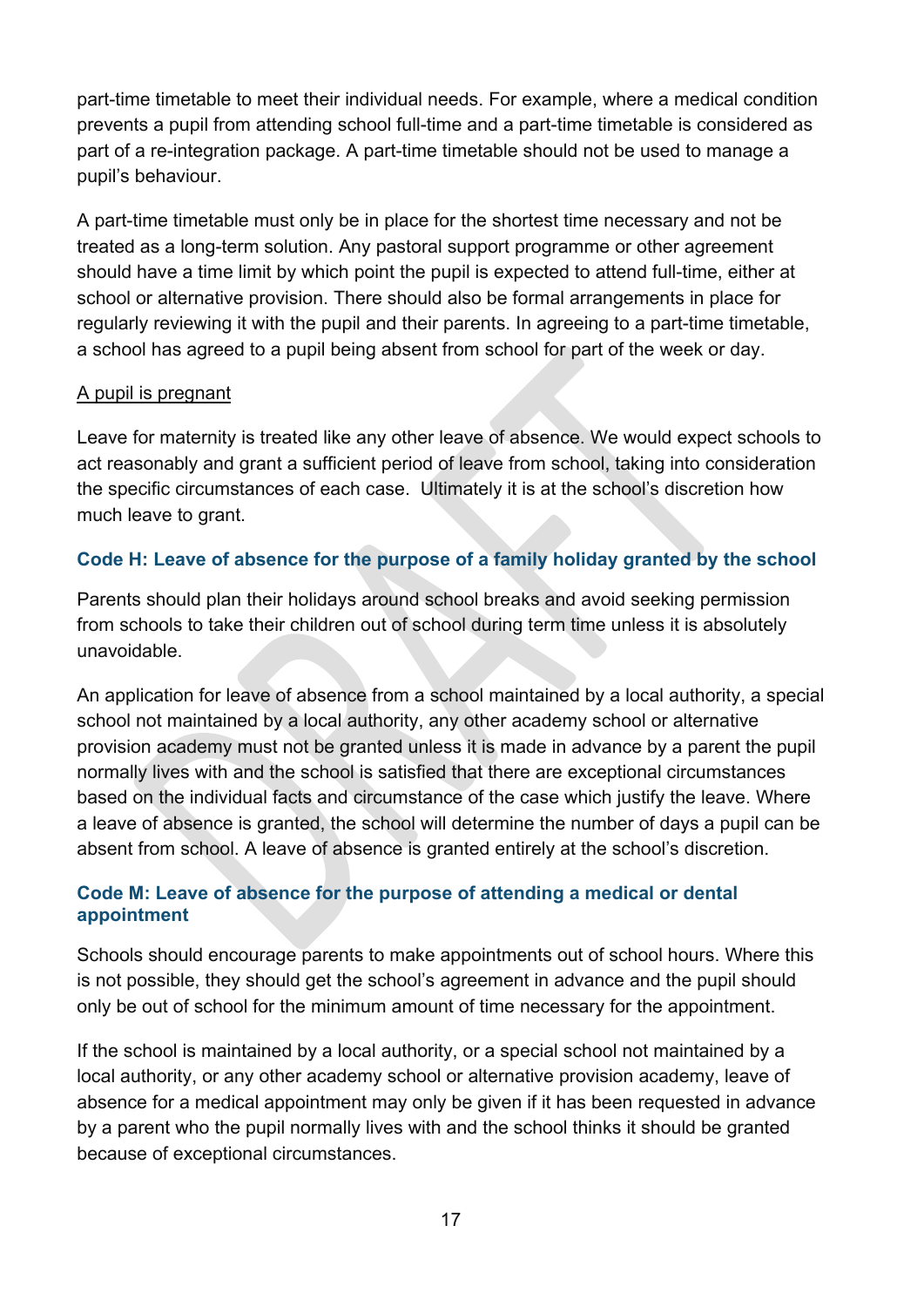If a pupil is present at registration but has a medical appointment during the session in question, no absence needs be recorded for that session.

## **Code T: Leave of absence for the purpose of families travelling for occupational purposes**

This code is to be used when the pupil's parent(s) is travelling for occupational purposes and the school has granted the pupil a leave of absence [so that they can travel with the parent(s)] following a request from the parent.

A number of different groups are covered by the generic term traveller – Roma, English and Welsh Gypsies, Irish and Scottish Travellers, Showmen (fairground people) and Circus people, Bargees (occupational boat dwellers) and New Travellers.

This code should not be used for general absences by those groups. It should only be used for the purpose described above. This code should not be used to record any other types of absence by these groups.

Pupils from these groups whose parent(s) do not travel for occupational purposes are expected to attend school as normal. They are subject to the same rules as other pupils in terms of the requirements to attend school regularly once registered at a school.

Where a pupil has no fixed abode and their parent(s) is engaged in a business or trade that requires them to travel, there is a legal expectation that any pupil aged 6 or older attends at least 200 sessions per year. The pupil must attend school as regularly as the business permits and therefore, if the business or trade permits the pupil to attend for more than 200 sessions per year, they should do so.

To help ensure continuity of education for pupils, when their parent(s) is travelling for occupational purposes, it is expected that the pupil should attend school elsewhere when their parent(s) is travelling and be dual registered at that school and their main school.

# **Code TBC: Leave of absence for the purpose of participating in a performance**

A school maintained by a local authority, a special school not maintained by a local authority, or any other academy school or alternative provision academy can grant leave of absence, under regulation 11(2), for a pupil to undertake employment during school hours for the purpose of taking part in a performance, within the scope of section 37 of the Children and Young Persons Act 1963 if the local authority have given the pupil a licence for that performance or if the pupil is exempt from the need for a licence under section 37(3) of that Act.

Legislation sets out that a local authority licence must be obtained before a child can take part in a performance. There are some exemptions, including the granting of Body of Persons Approval (BOPA). BOPAs can be issued by the local authority where a performance is to take place, or by the Secretary of State (generally only if there are to be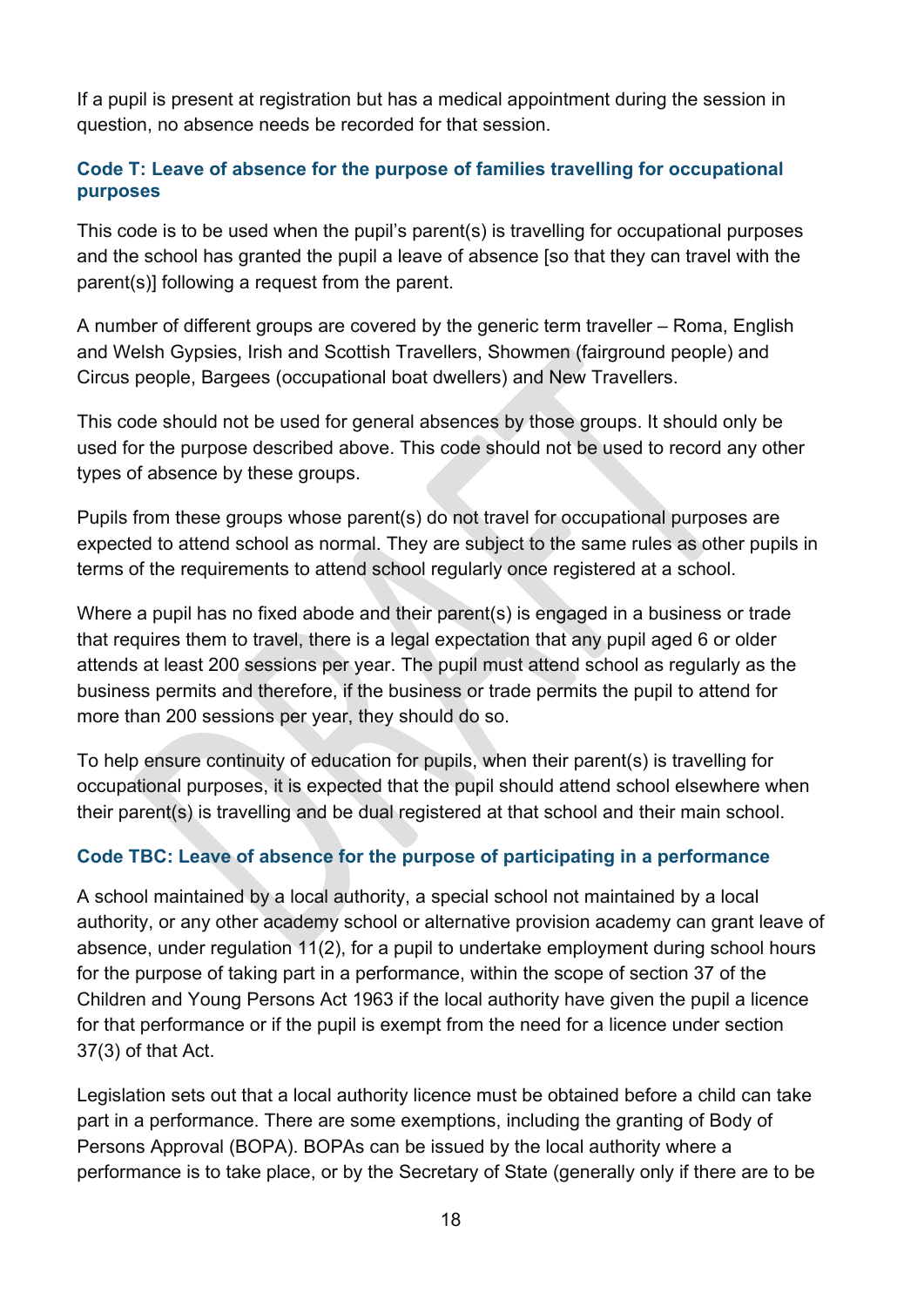many children involved and a number of different locations, but legislation does not limit this to those situations).

Schools should be sympathetic to requests for leave of absence that are supported by a licence or a BOPA; as long as the school remains satisfied that this will not have a negative effect on a pupil's education. Where the licence specifies the dates that a pupil is to be away from school to perform, the school should record the absence for those days as if a leave of absence had been applied for and granted. However, where the terms of the licence or BOPA do not specify dates, it is at the discretion of the headteacher to grant leave of absence.

For a school maintained by a local authority, special school not maintained by a local authority, or other academy school or alternative provision academy, the law does not require there to be exceptional circumstances before leave can be granted for a performance where there is a licence or an exemption.

#### **Code J: Leave of absence for the purpose of attending an interview with prospective employers, or another educational establishment**

A school maintained by a local authority, special schools not maintained by a local authority, or other academy school or alternative provision academy can grant leave of absence, under regulating 11(5), to allow a pupil to attend an interview with employers or another educational establishment. The application must be made in advance by the parent who the pupil normally lives with and the school should be satisfied that the interview is linked to employment prospects, further education, or transfer to another school.

# **Code S: Leave of absence for a pupil to study for a public examination (Study leave)**

A school maintained by a local authority, special schools not maintained by a local authority, or other academy school or alternative provision academy can grant leave of absence, under regulation 11(6) for a pupil to study for a public examination if the pupil is in their last year of compulsory school age at the time when then leave begins and the leave has been agreed in advance with a parent who the pupil normally lives with. Study leave should not be granted by default once tuition of the exam syllabus is complete and should be used sparingly. If schools do decide to grant study leave, provision must still be made available for those pupils who want to continue to come into school to revise.

As study leave is unsupervised it must be recorded as absence.

# **Code E: Suspended or permanently excluded but no alternative provision made regulation 10(2)(b)(v)**

If no alternative provision is made for a pupil to continue their education whilst they are suspended from school or permanently excluded from school, but their name is still entered in the admission register.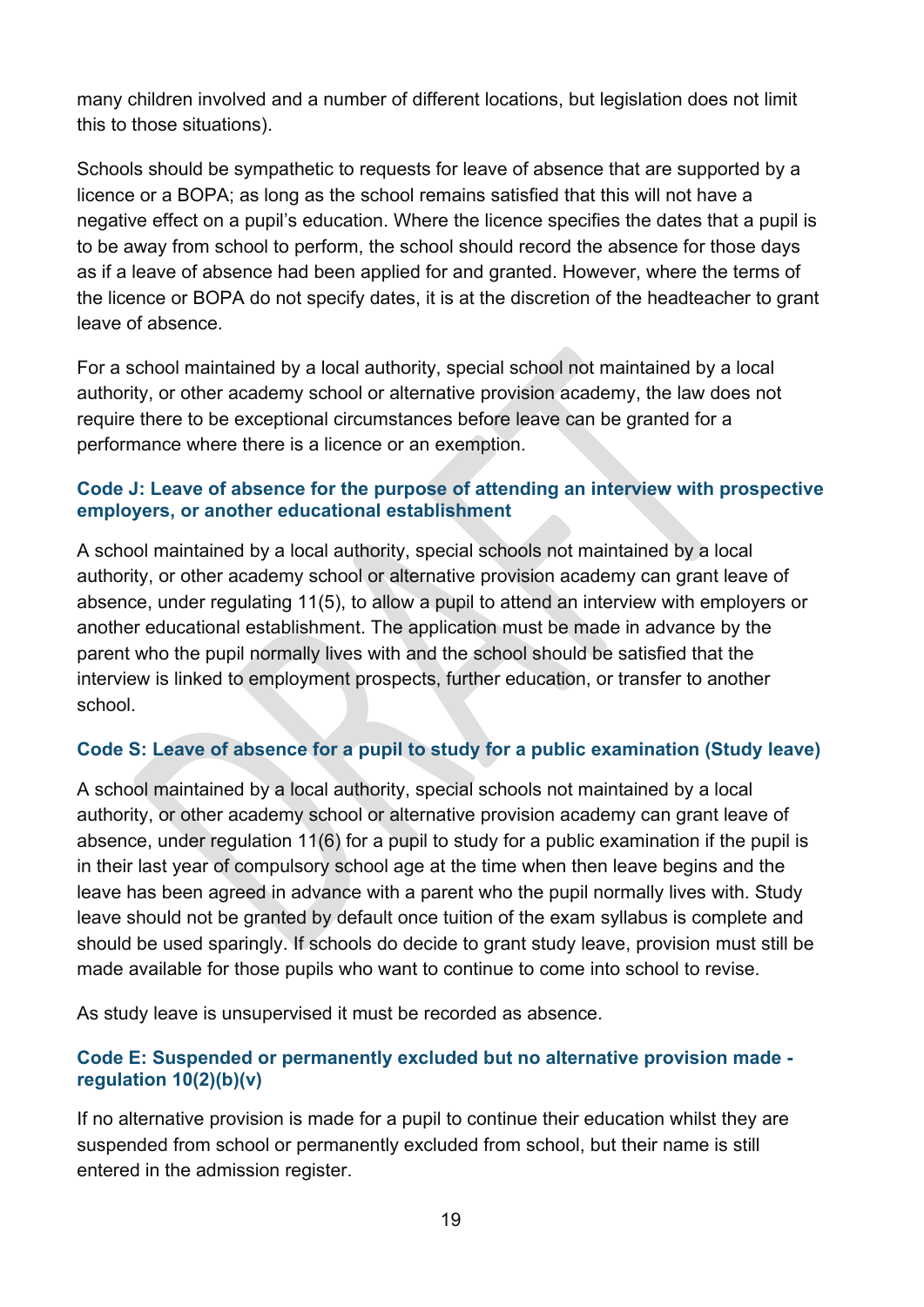When a pupil of compulsory school age is suspended or permanently excluded from a maintained school, pupil referral unit, academy, city technology college, or city college for the technology of the arts, alternative provision must be arranged from the sixth consecutive school day of any suspension or exclusion. Where alternative provision is made schools should record this using the appropriate code for attending an approved educational activity if the criteria in regulation 10(8) are satisfied.

## **Code I: Illness (not medical or dental appointment) - regulation 10(2)(b)(iii)**

Schools should advise parents to notify them on the first day the child is unable to attend due to illness. This code applies where pupils cannot attend due to illness (both physical and mental health related).

In the majority of cases a parent's notification that their child is ill can be accepted without question or concern. Schools should not routinely request that parents provide medical evidence to support illness. Schools are advised not to request medical evidence unnecessarily as it places additional pressure on health professionals, their staff and their appointments system particularly if the illness is one that does not require treatment by a health professional. Only where the school has a genuine and reasonable doubt about the authenticity of the illness should medical evidence be requested to support the absence.

Schools must make a return to the local authority, providing the full name and address, of any pupil of compulsory school age who the school has reasonable grounds to believe will be unable to attend the school because of illness for at least 15 school days during the school year, whether consecutive or not (regulation 13(8)).

Pupils with long term illness or other health needs may need additional support to continue education, such as alternative provision arranged by the local authority. Local authorities are responsible for arranging suitable education for children of compulsory school age who, because of health reasons, would otherwise not receive suitable education. This applies whether or not the child is registered at a school and whatever type of school they attend. The education must be full-time or as close to full-time as the child's health allows. DfE's [statutory guidance on ensuring a good education for children who cannot attend](https://www.gov.uk/government/publications/education-for-children-with-health-needs-who-cannot-attend-school)  [school because of health needs](https://www.gov.uk/government/publications/education-for-children-with-health-needs-who-cannot-attend-school) sets out that local authorities should provide education as soon as it is clear that the child will be away from school for 15 days or more, whether consecutive or cumulative. Local authorities should have a named officer responsible for the education of children with additional health needs.

# **Code R: Religious observance - regulation 10(2)(b)(ii)**

This code applies when a pupil is absent on a day that is exclusively set apart for religious observance by the parents' religious body (not the parents).

As a general rule, we would interpret 'a day exclusively set apart for religious observance' as a day when the pupil's parents would be expected by the religious body to which they belong to stay away from their employment in order to mark the occasion. If in doubt,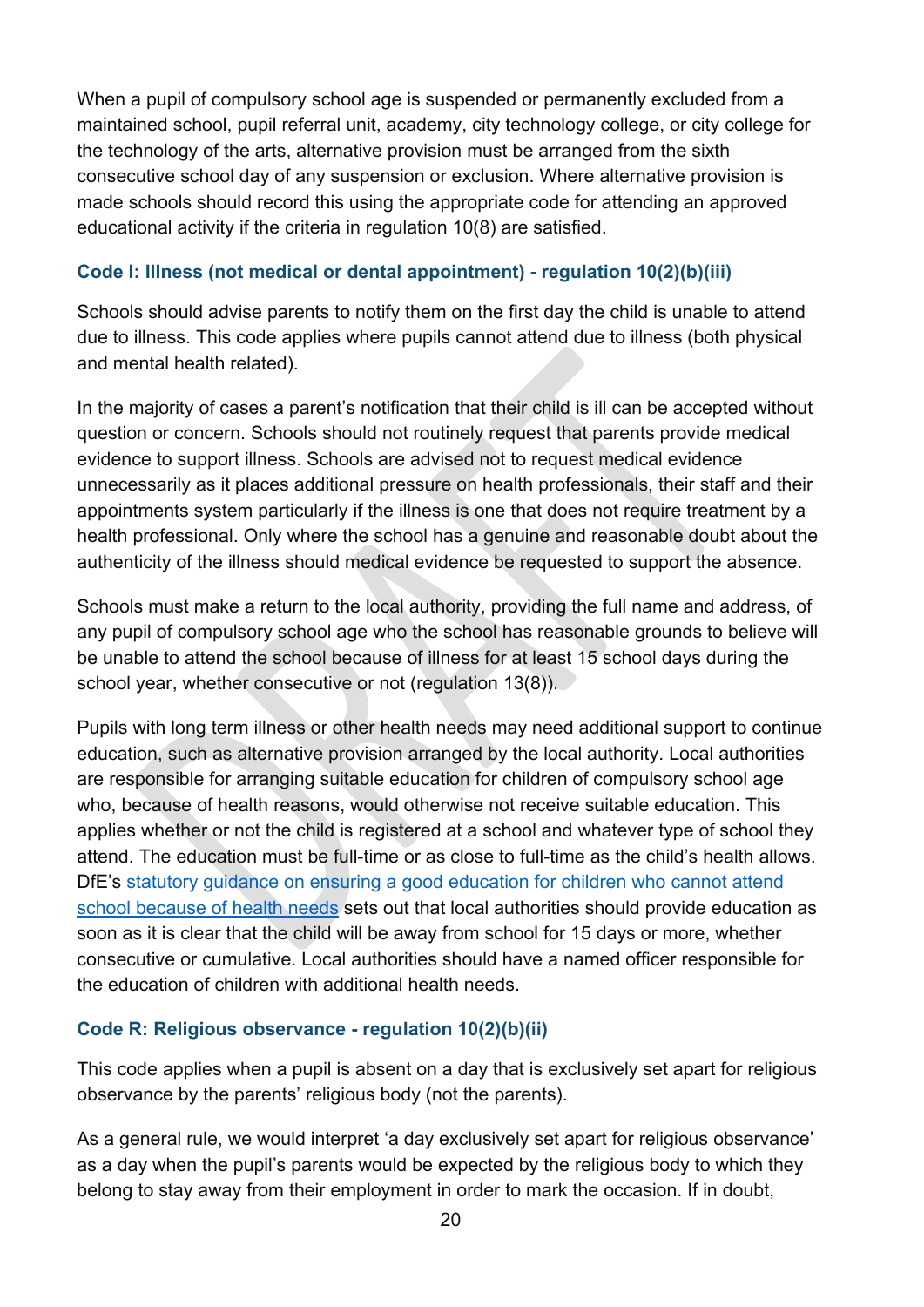schools should seek advice from the parent's religious body about whether it has set the day apart for religious observance.

If a religious body sets apart a single day for a religious observance and the parent applies for more than one day, the school may only record one day using this code; the rest of the request would be a leave of absence, and this is granted at the school's discretion as set out under Code C.

Schools and local authorities may seek to minimise the adverse effects of religious observance on a pupil's attendance and attainment by considering approaches such as:

- Setting term dates around days for religious observance;
- Working with local faith groups to develop guidance on absence for religious observance;
- Schools taking INSET days that coincide with religious observance days; and
- Providing individual support for pupils who miss sessions on days exclusively set apart for religious observance.

#### **Code TBC: Unable to attend school due to the local authority not making suitable arrangements to attend the school – regulation 10(2)(b)(vi)**

Where a pupil is unable to attend the school because it is not within walking distance of the pupil's home and the local authority have not made suitable arrangements for:

- the pupil's transport to and from the school,
- boarding accommodation for the pupil at or near the school, or
- enabling the pupil to become a registered pupil at a school nearer to the pupil's home.

#### Walking distance

In relation to a child under the age of 8, means 2 miles, and for a child of 8 or above, means 3 miles. In each case measured by the nearest available safe route.

# **Code TBC: Unable to attend school due to transport normally provided not being available – regulation 10(2)(b)(vii)**

Where a pupil is unable to attend the school because it is not within walking distance of the pupil's home and the transport to and from the school that is normally provided for the pupil by the school or local authority is not available.

Where remote education is being provided to the pupil this should be recorded as code TBC: Attending approved remote education as unable to attend school due to transport normally provided not being available.

# Walking distance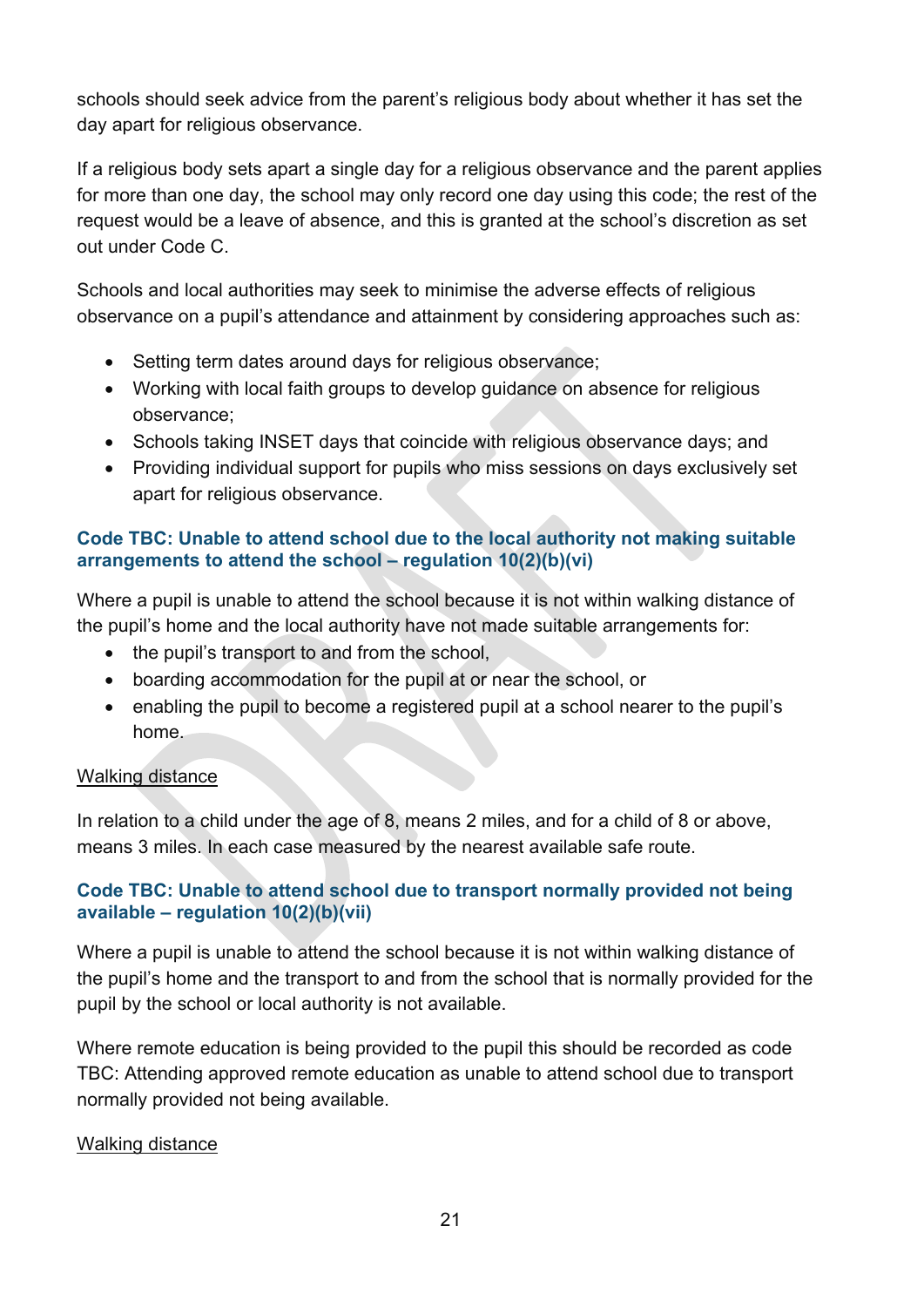In relation to a child under the age of 8, means 2 miles, and for a child of 8 or above, means 3 miles. In each case measured by the nearest available safe route.

## **Code TBC: Unable to attend school due to part of the school premises being closed - regulation 10(2)(b)(viii)**

Where the pupil is unable to attend the school because part of the school premises is unavoidably out of use and the pupil is one of those that the school considers cannot practicably be accommodated in those part of the premises that remain in use.

This code should not be used for any planned partial closure.

Where remote education is being provided to the pupil this should be recorded as code TBC: Attending approved remote education as unable school due to part of the school premises being closed.

## **Code TBC: Unable to attend school due to whole school premises being closed**

Where the pupil is unable to attend school because the whole school is closed when it was originally planned to be open.

This code should not be used for any planned closure such as weekends or holidays.

Where remote education is being provided to the pupil this should be recorded as code TBC: Attending approved remote education as unable to attend school due to whole school premises being closed.

#### **Code TBC: Unable to attend school due to widespread disruption to travel – regulation 10(2)(b)(ix)**

Where the pupil is unable to attend the school because of widespread disruption to travel caused by a local, national, or international emergency.

Where remote education is being provided to the pupil this should be recorded as code TBC: Attending relevant remote education as unable to attend due to widespread disruption to travel.

## **Code TBC: Absent from school in accordance with public health guidance or law regulation 10(2)(b)(x)**

Where the pupil's travel to or attendance at the school would be:

- contrary to any guidance relating to the incidence or transmission of infection or disease published by the Department for Health and Social Care (or the equivalent in Scotland, Wales and Northern Ireland), or
- prohibited by any legislation relating to the incidence or transmission of infection or disease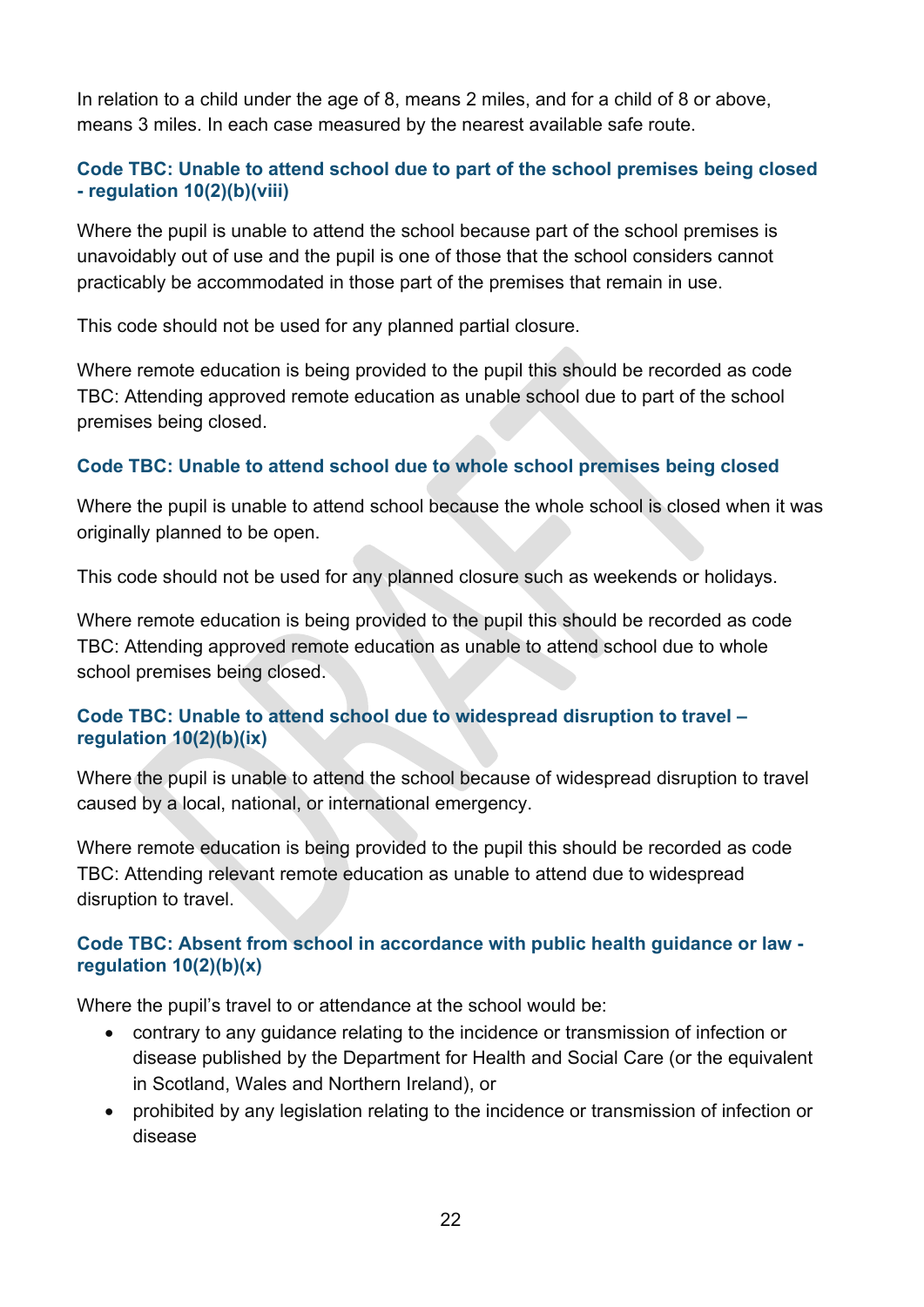Where remote education is being provided to the pupil this should be recorded as code TBC: Attending approved remote education because the pupil's travel to or presence at school would be contrary to any public health guidance or legislation relating to the incidence or transmission of infection or disease

#### **Code TBC: Unable to attend as pupil is subject to a sentence of detention – regulation 10(2)(b)(iv)**

Where a pupil is unable to attend the school as they are subject to a sentence of detention and the school have reasonable grounds to believe the pupil will return to the school once they are released.

# **Other or unknown absence - regulation 10(2)(b)(xi)**

These unauthorised absence codes apply where a pupil's absence does not meet the requirements to be recorded as one of the authorised absence categories above or where the reason for a pupil's absence has not been provided and cannot be established.

#### **Code G: Holiday not granted by the school or in excess of the period determined by the school**

Where the school has not granted a leave of absence for the purpose of a holiday but the parents still take the child out of school, or the child is kept away longer that the period of leave granted.

A school cannot grant a leave of absence retrospectively. If the parent did not apply in advance, leave of absence should not be granted.

#### **Code N: Reason for absence not yet provided**

Schools must follow up all unexplained and unexpected absence in a timely manner.

Every effort should be made to establish the reason for a pupil's absence. When the reason for absence has been established the school should record the pupil's absence using the relevant code.

Where absence is recorded as unexplained in the attendance register, the correct code should be inputted as soon as the reason is ascertained, but no more than 5 working days after the session. Code N should not therefore be left on the pupil's attendance record indefinitely; if a reason for absence cannot be established after 5 working days, schools should amend the pupil's record to Code O.

#### **Code O: Absent in other unknown circumstances**

Where no reason for absence is established or the school is not satisfied that the reason given is any of the ones listed above.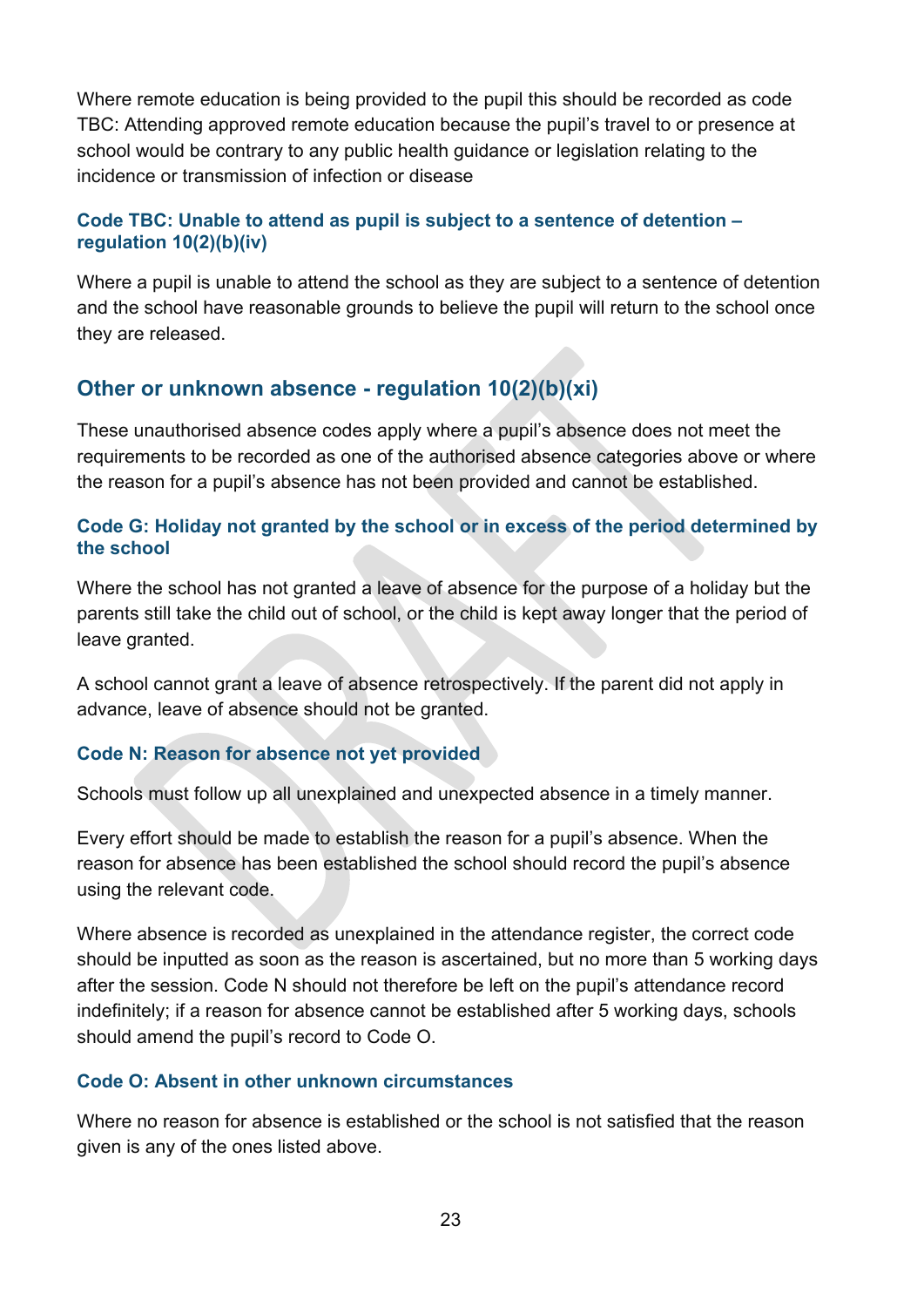## **Code U: Arrived in school after registration closed**

Where a pupil has arrived late after the register has closed and the school is not satisfied that the reason for lateness is any of the ones listed above.

Schools should actively discourage late arrival, be alert to patterns of late arrival and seek an explanation from the parent. All schools are expected to set out in their attendance policy the length of time the register will be open, after which a pupil will be marked as absent. This should be the same for every session and depending on the structure of the school day not longer than either 30 minutes after the session begins, or the length of the form time or first lesson in which registration takes place.

# **Administrative codes**

## **Code X: Non-compulsory school age pupil not required to be in school**

Where a pupil not of compulsory school age is attending school part-time.

For example, where parents have chosen for their 4 year-old child to attend part-time until later in the school year but not beyond the point at which the child reaches compulsory school age.

## **Code Z: Prospective pupil not on admission register**

To enable schools to set up registers in advance of pupils joining the school to ease administration burdens.

Schools must enter a pupil's name on the admission register before the beginning of the first session on the pupil's starting day.

In the normal admissions round, when parents have accepted the school place offered, the local authority can inform schools on behalf of the parents and notify the school when the parent has agreed that the pupil will attend school. This can also be the case where the local authority co-ordinates in-year applications for school places.

If a pupil fails to attend on the agreed starting day, the school must follow this up and try to establish the reason for absence.

#### **Code #: Planned whole school closure**

Whole school closures that are known and planned in advance such as:

- days between terms;
- half terms;
- occasional days (for example, bank holidays);
- weekends (where it is required by the management information system);
- up to 5 non-educational days; and